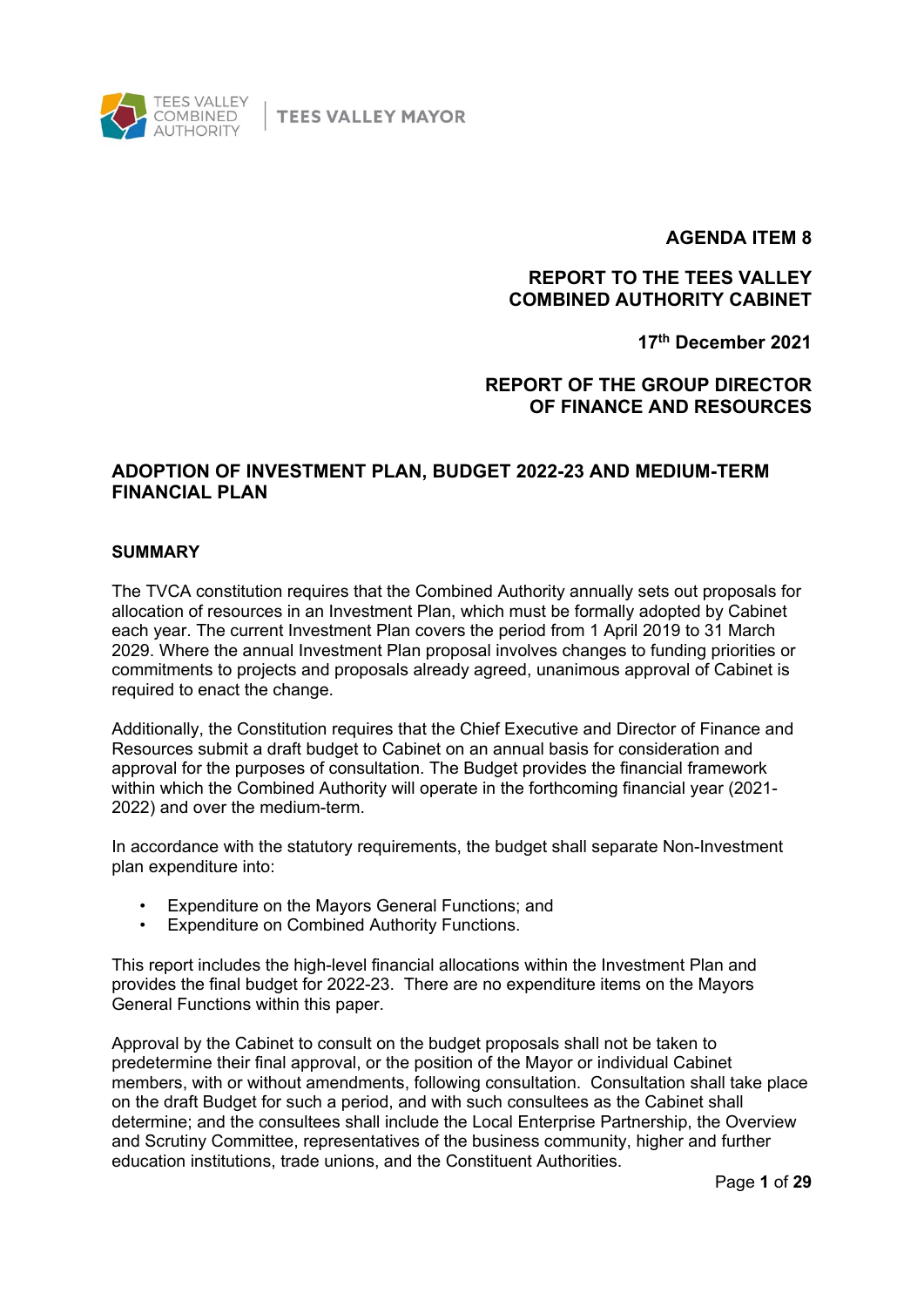#### **RECOMMENDATION**

It is recommended the Combined Authority Cabinet agrees the high-level financial allocations for the Investment Plan 2021-29 and considers and approves the Draft Budget and Investment Plan for 2022-23 for the purposes of consultation.

#### **DETAIL**

- 1. This report provides details of the refreshed high-level financial allocations within the Investment Plan for the period 2021-29 and provides the draft Budget 2022-23 to Cabinet for consideration and approval for the purposes of consultation. Subject to the agreement of Cabinet the draft Budget will be published for public consultation during the period 17<sup>th</sup> December 2021 to 7<sup>th</sup> January 2022. During this period the draft Budget will be subject to scrutiny through the Combined Authority Overview and Scrutiny Committee and will also be considered at the respective meetings of the Tees Valley Directors of Resources, Tees Valley Management Group and Local Authority Chief Executives.
- 2. The comments received regarding the draft Budget will be considered and, where applicable, reflected in a revised Budget proposal from the Mayor due to be presented at Cabinet in January 2022. This complies with the constitutional requirement that before 1st February, having taken into account the draft Budget prepared by the Group Chief Executive and Group Director of Finance and Resources, the consultation responses, and any other relevant factor, the Mayor shall propose the Combined Authority's draft Budget to Cabinet.

#### **BUDGET SUMMARY**

- 3. There is one change to the Investment Plan and that is to incorporate the announcement in the Governments comprehensive spending review for the new City Region Sustainable Transport Settlement for 2022-27 and update the assumptions based on this for 2027-29.
- 4. Outside of the Investment Plan the development of the South Bank Quay has been incorporated into the Commercial section of the budget following agreement with the UK Infrastructure bank, which has increased the costs of borrowing over the period fully funded by returns.
- 5. A proposed increase in core allocation is included in the budget as a result of increased investment to ensure sufficient resources are available to effectively support the deliver of this investment.
- 6. This report sets out the Budget for 2022-23 and the medium-term financial plan (MTFP) for the period to March 2026 (the Budget). The Budget presents all forecast funding and expenditure for the plan period.
- 7. There is no expenditure relating to Mayors General Functions and no precepts are proposed in relation to this. All expenditure is designated at relating to Combined Authority Functions.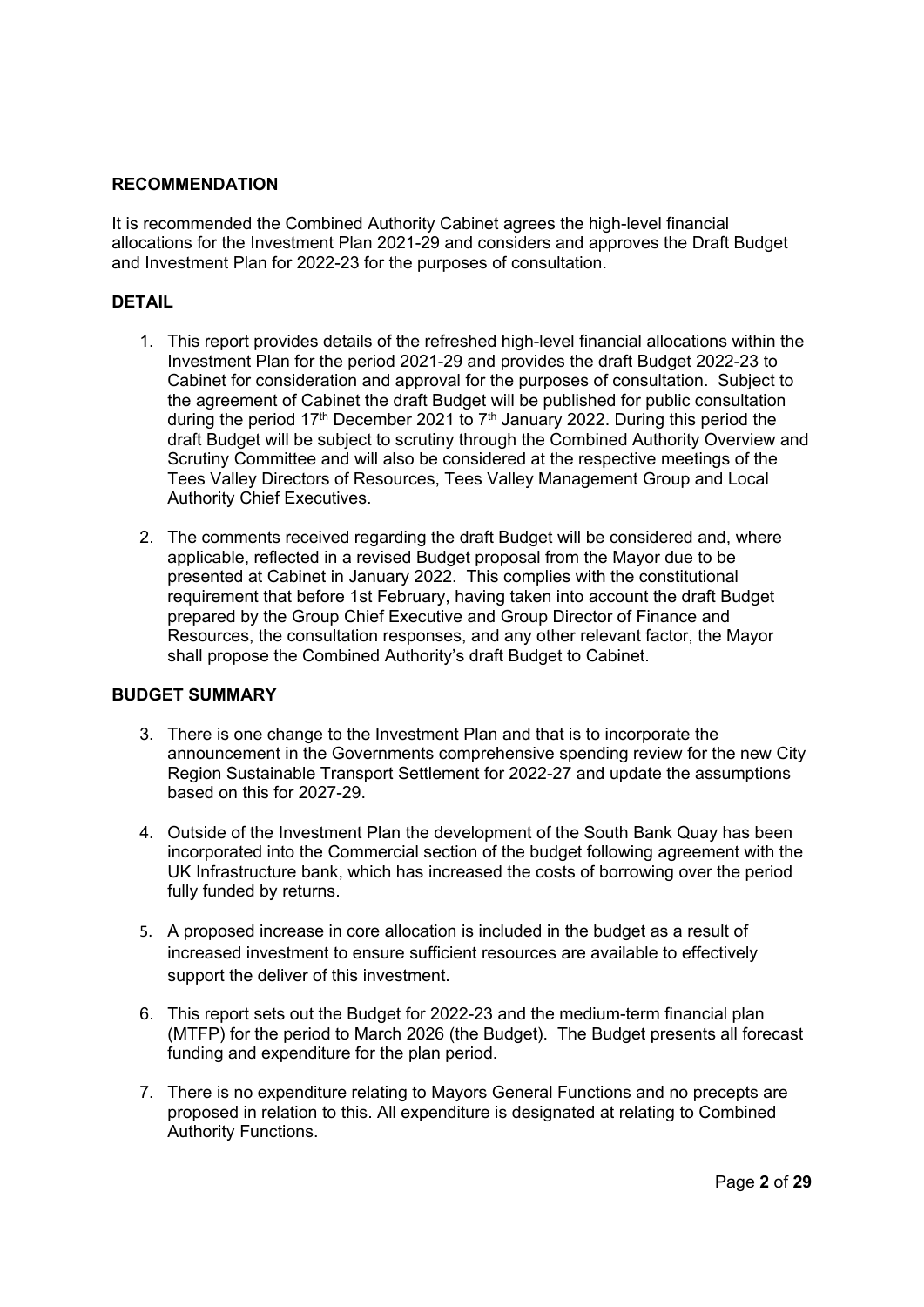8. For the MTFP period, the Authority will have a total of £844.6 million available funding resources. This comprises £626.4 million funding to be received in the period and £218.2 million of borrowing. In addition to this the Authority will utilise £52.1 million of usable reserves during the period

### **Comprehensive Spending Review 2021**

- 9. The allocations for the new City Region Sustainable Transport Settlement (CRSTS) were announced within the Budget presented to Parliament in October. Following a successful bid to DfT the Authority has been awarded £310 million to invest in improving the quality of local transport networks over a 5-year period commencing in 2022/23.
- 10. Details around the settlement are yet to be finalised however based on dialogue with DfT it is assumed that:-
	- This includes the current annual funding for the Integrated Transport Block and Highways Maintenance Fund, including the pothole action fund and;
	- Incorporates the final year of the Transforming Cities Fund (TCF) into the CRSTS.
- 11. Taking the above into account and the previous investment plan assumption that TCF would continue beyond 2022/23 at a rate of £15.1 million per annum, this results in an additional £176.4 million of funding above previous levels included within the Investment Plan over this settlement period ending 2026/27.
- 12. Within the Spending Review Government committed more than £2.6bn for the UK Shared Prosperity Fund (UKSPF) over the next three years. This is the successor to the EU Structural Fund programme (ESIF) and will better tailor funding to local needs across the UK. The UKSPF will rise to £1.5bn a year by 2024-25 which will match previous national ESIF allocations. We are awaiting confirmation from Government on how this fund will be allocated and administrated, once this is received the budget will be updated to reflect the implications for the Authority's investment plan.
- 13. Within the budget the Teesside Freeport was confirmed by the Chancellor. The full business case is currently being developed for submission to Government in January which will unlock the seed funding for the site development. Once formal confirmation of approval of the business case is received the funding will be incorporated into the investment plan.

#### **COVID-19 Recovery and Future Growth**

- 14. Throughout the pandemic, the Combined Authority worked with partners to support businesses and communities to manage the economic impacts of Covid-19. Our interventions were based on economic analysis and local intelligence that enabled us to identify and respond to local needs. A Covid recovery plan was developed focused on priority themes of:
	- Confident people, confident business
	- Education Skills and Jobs
	- Agile Companies and Competitive Workers
	- Building Blocks for Growth
	- Bringing Business Home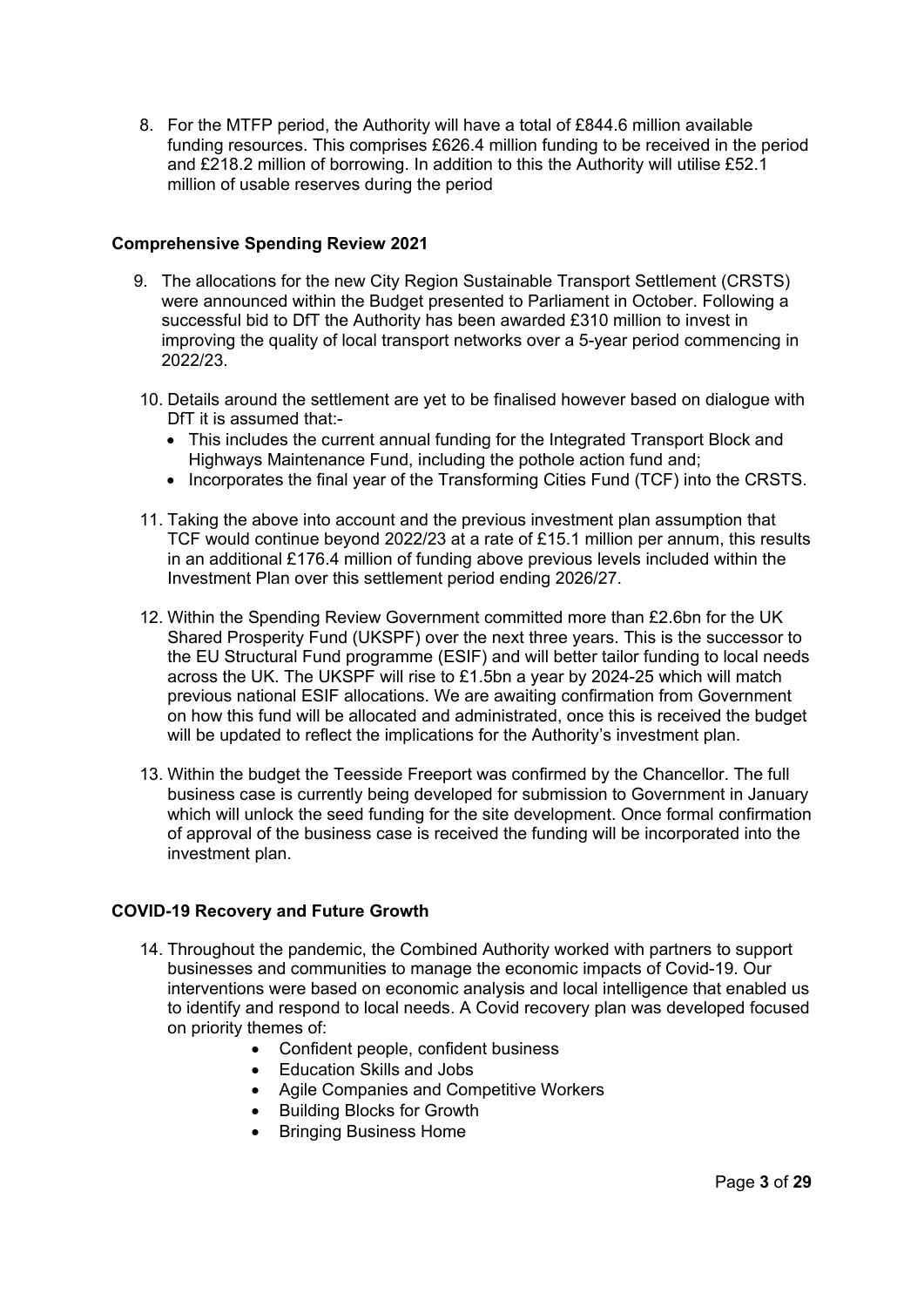- 15. The plan remained a live document from Summer 2020-Summer 2021, which enabled us to target support at areas of greatest need. The Investment Plan Refresh approved by Cabinet in July 2021 reflected latest Covid analysis.
- 16. As the economy has re-opened, the Combined Authority has focused on supporting recovery, building resilience and driving future growth. This is reflected in our spending proposals included within this report. The future focus of our activity will also support Levelling-up of the Tees Valley economy. It will support the development of key clusters that enable our businesses and communities to thrive – creating jobs and increasing productivity

## **COP26, Net Zero and Clean Growth**

- 17. The [COP26 goals](https://ukcop26.org/cop26-goals/) for climate change have been discussed at length throughout the conference and are as follows: -
	- Secure global net zero by mid-century and keep 1.5 degrees within reach
	- Adapt to protect communities and natural habitats
	- Mobilise finance
	- Work together to deliver
- 18. The UK Government Committee on Climate Change ("the Committee") is advising that the UK set its [Sixth Carbon Budget](https://www.theccc.org.uk/wp-content/uploads/2020/12/The-Sixth-Carbon-Budget-The-UKs-path-to-Net-Zero.pdf) (i.e. the legal limit for UK net emissions of greenhouse gases over the years 2033-37) to require a reduction in UK emissions of 78% by 2035 relative to 1990, a 63% reduction from 2019. This will be a worldleading commitment, placing the UK decisively on the path to Net Zero by 2050 at the latest, with a trajectory that is consistent with the Paris Agreement.
- 19. The Committee commissioned three reports:
	- **[Policy report](https://www.theccc.org.uk/wp-content/uploads/2020/12/Policies-for-the-Sixth-Carbon-Budget-and-Net-Zero.pdf)** Setting out the key strategic policies for the Sixth Carbon budget and Net Zero
	- **[Advice report](https://www.theccc.org.uk/publication/independent-assessment-of-uk-climate-risk/)** With four main parts covering; the path to Net Zero, Impacts of this path on the sixth Carbon Budget, International and Scientific Circumstances and Budget recommendations
	- **[Methodology report](https://www.theccc.org.uk/wp-content/uploads/2020/12/The-Sixth-Carbon-Budget-Methodology-Report.pdf)** approach to the sixth carbon budget, sector specific methodologies and the carbon budget datasets
- 20. The sectors referred to in the sixth carbon budget were as follows:
	- **Surface transport**
	- **Buildings**
	- **Manufacturing and construction**
	- **Electricity generation**
	- **Fuel supply**
	- Agriculture and land use, land-use change and forestry (LULUCF)
	- **Aviation & Shipping**
	- Waste
	- F-gases
	- Greenhouse gas removals
- 21. Whilst COP26 has only recently concluded the ambition for the Tees Valley to play its part in the UK's contribution to Net Zero has been pressing forward significantly with key initiatives already launched and supported including: -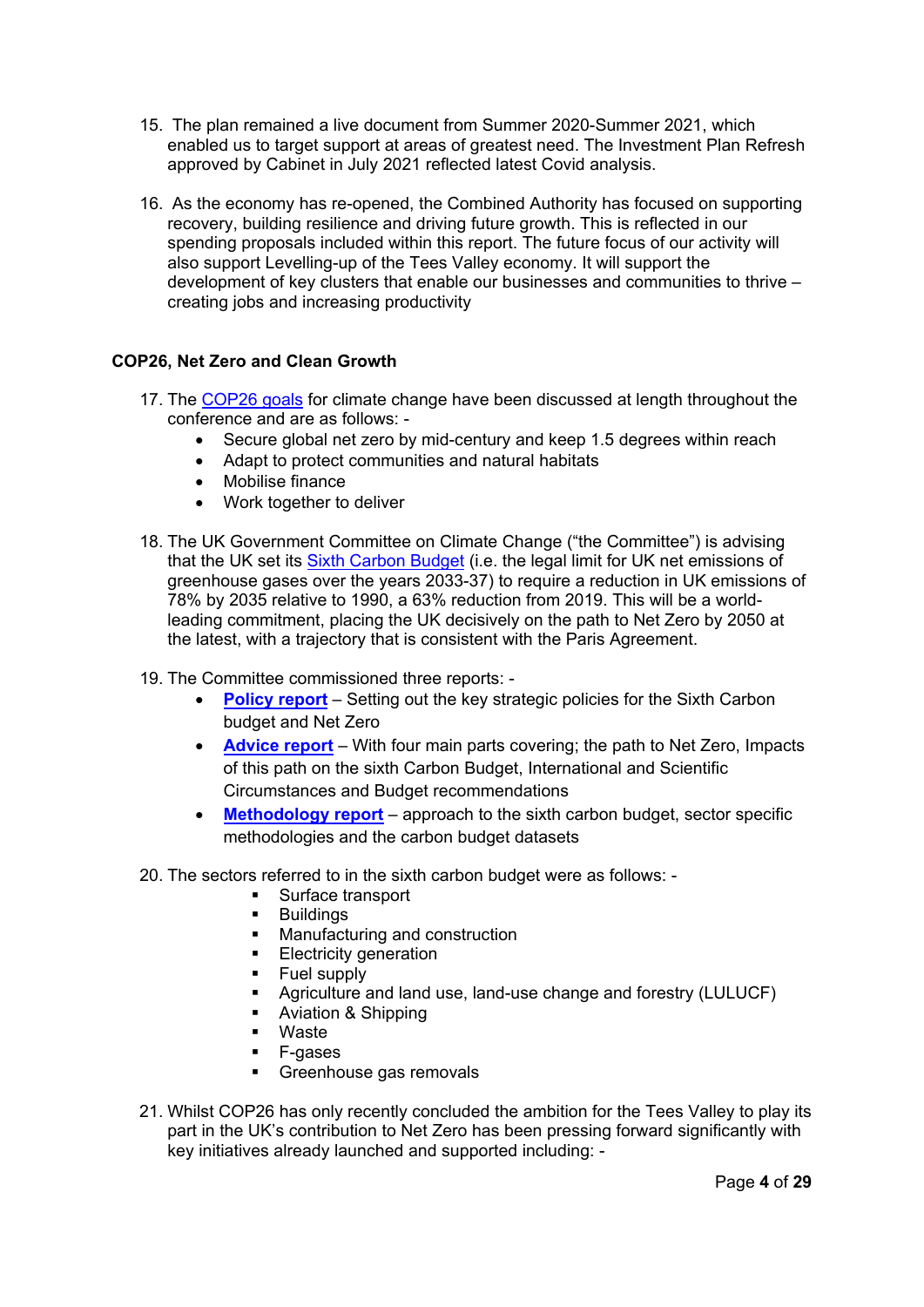- Net Zero Teesside
- Northern Endurance Partnership
- East Coast Cluster
- Hydrogen hub
- Teesside Offshore Manufacturing Centre
- South Bank Quay
- General Electric Renewables
- North East, Yorkshire and Humber Energy Hub led by Tees Valley
- Green Homes Grant
- Brownfield Housing
- 22. The 2022-23 Budget and 2021-29 Investment Plan incorporates strategic allocations that cut across large areas of the Climate Change Committee sectors listed at paragraph 16. These allocations will be used to continue leveraging Government and private sector investment across the Tees Valley to support clean innovative growth leading to the Tees valley's ambition to be the UKs first decarbonised industrial cluster including throughout the wider supply chains.

#### **EXPENDITURE**

23. The below table summarises the projected expenditure across the medium term and the investment plan period.

|                                              | 2021/22 | 2022/23 | 2023/24 | 2024/25  | 2025/26  | 2026/27<br>$-28/29$ | <b>Total</b> |
|----------------------------------------------|---------|---------|---------|----------|----------|---------------------|--------------|
|                                              | £'000   | £'000   | £'000   | £'000    | £'000    | £'000               | £'000        |
| Transport                                    | 74,959  | 102,724 | 62,424  | 62,250   | 62,250   | 186,250             | 550,857      |
| Education.<br><b>Employment &amp; Skills</b> | 47,749  | 39,061  | 37,279  | 37,279   | 37,279   | 111,835             | 310,482      |
| <b>Business Growth</b>                       | 160,145 | 57,898  | 17,903  | 12,094   | 2,938    | 9,501               | 260,479      |
| Culture & Tourism                            | 14,074  | 19,710  | 17,845  | 7,057    | 650      | 338                 | 59,674       |
| Innovation & Clean<br>Growth                 | 59,129  | 14,636  | 2,180   | 1,701    | $\Omega$ | 50                  | 77,696       |
| Place                                        | 16,637  | 30,914  | 13,907  | 10,046   | 6,000    | 6,000               | 83,504       |
| <b>Investment Plan Total</b>                 | 372,693 | 264,943 | 151,538 | 130,427  | 109,117  | 313,974             | 1,342,692    |
| <b>Concessionary Fares</b>                   | 15,985  | 15,985  | 15,985  | 15,985   | 15,985   | 47,958              | 127,883      |
| <b>Commercial Projects</b>                   | 33,994  | 63,205  | 37,738  | 623      | 775      | 323                 | 136,658      |
| <b>Research &amp; Evaluation</b>             | 21      | 125     | 100     | $\Omega$ | $\Omega$ | $\Omega$            | 246          |
| <b>Core Running Costs</b>                    | 5,419   | 5,294   | 5,294   | 5,894    | 5,294    | 16,482              | 43,677       |
| <b>Costs of Borrowing</b>                    | 3,151   | 5,310   | 10,802  | 16,801   | 19,454   | 70,598              | 126,116      |
| <b>TOTAL</b><br><b>EXPENDITURE</b>           | 431,263 | 354,862 | 221,457 | 169,730  | 150,625  | 449,335             | 1,777,272    |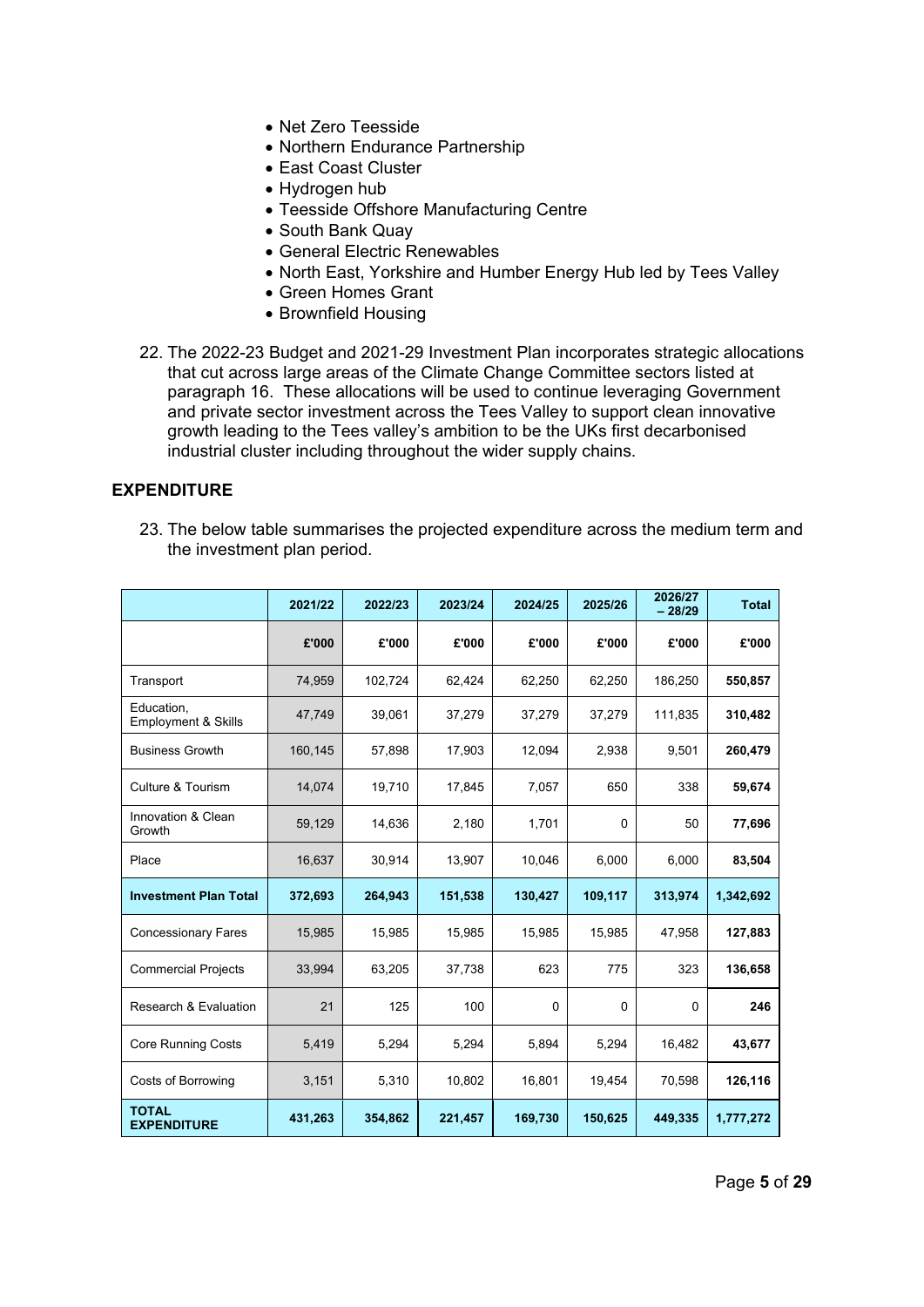- 24. As reported during the year as part of the quarterly MTFP updates the Combined Authority have secured various other sources of funding to deliver specific projects and programmes over the period. This has resulted in changes to the total expenditure which have been incorporated into the above table.
- 25. In addition to the previously reported changes the below table sets out changes over the full investment plan period since the quarter 2 report as at the end of September.

|                                                                | <b>Transport</b> | <b>Commercial</b> | <b>Core Costs</b> | Costs of<br><b>Borrowing</b> | <b>Total</b> |
|----------------------------------------------------------------|------------------|-------------------|-------------------|------------------------------|--------------|
|                                                                | £'000            | £'000             | £'000             | £'000                        | £'000        |
| <b>City Region Sustainable</b><br>Transport Settlement 2022-27 | 176,400          | 0                 | $\Omega$          | 0                            | 176,400      |
| <b>City Region Sustainable</b><br>Transport Settlement 2027-29 | 67,548           | 0                 | 0                 | 0                            | 67,548       |
| South Bank Quay                                                | $\Omega$         | 106,700           | $\Omega$          | 0                            | 106,700      |
| Proposed Increase In Core<br>Allocation 2022-29                | $\Omega$         | $\Omega$          | 3,367             | 0                            | 3,367        |
| Costs of Borrowing                                             | $\Omega$         | 0                 | 0                 | 16,493                       | 16,493       |
|                                                                | 243,948          | 106,700           | 3,367             | 16,493                       | 370,508      |

#### **Tees Valley Investment Plan**

- 26. At Cabinet in July 2021 members approved the revised formatting of the investment plan which incorporated specific projects and programmes, that specific funding had been secured to deliver, into the investment plan. These projects are consolidated into the appropriate investment plan theme to enhance the reporting information and to allow for clear identification of the level of investment being made under each thematic area.
- 27. As business cases for projects and programmes have been developed the expenditure profile has become more certain and that is reflected in this revised budget.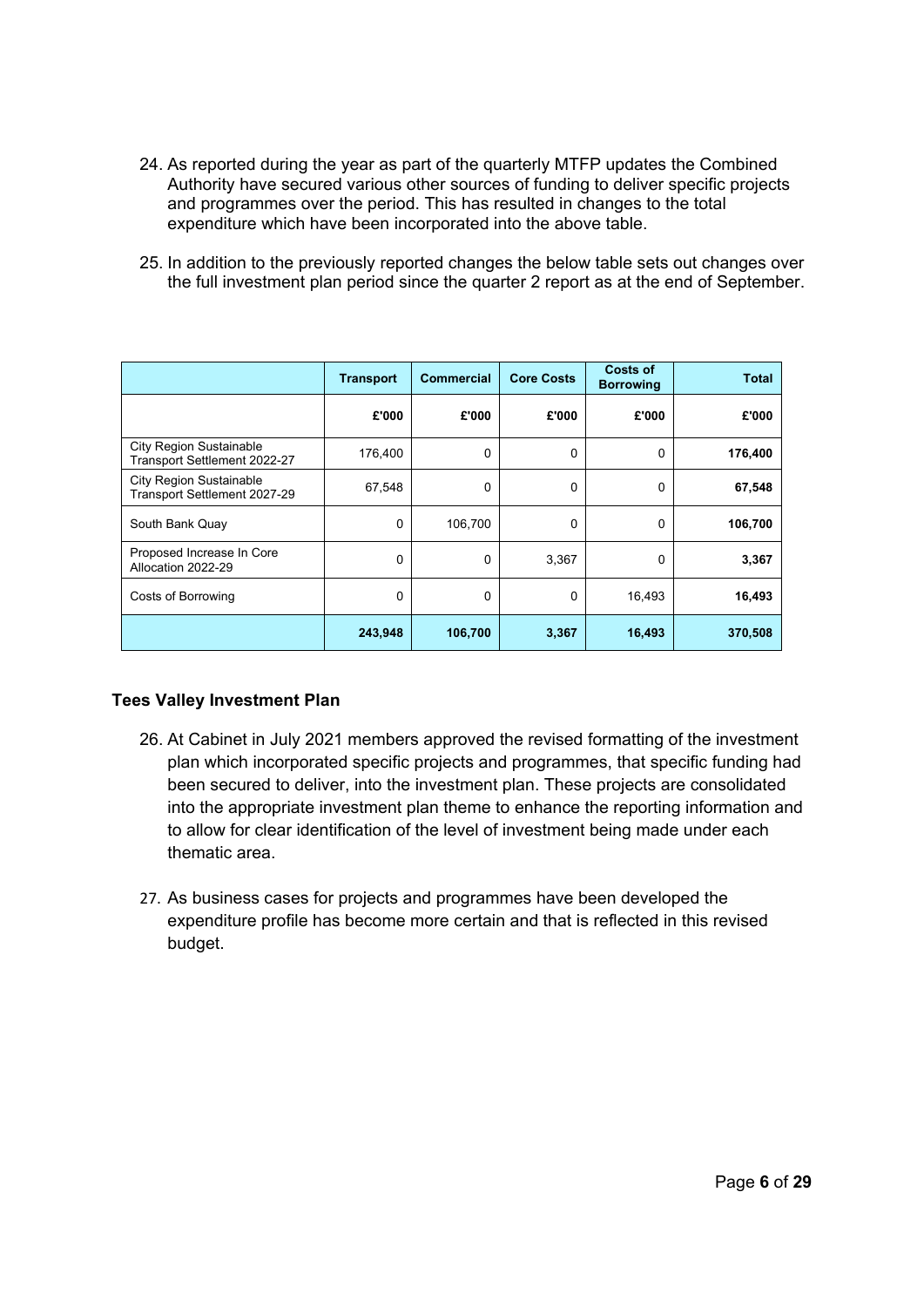## **Transport**

| <b>Investment Plan</b> | 2021/22 | 2022/23 | 2023/24 | 2024/25 | 2025/26 | $2026/27 -$<br>28/29 | <b>Total</b> |
|------------------------|---------|---------|---------|---------|---------|----------------------|--------------|
|                        | £'000   | £'000   | £'000   | £'000   | £'000   | £'000                | £'000        |
| <b>Budget</b>          | 74.959  | 102.724 | 62.424  | 62,250  | 62,250  | 186,250              | 550,857      |

- 28. The Tees Valley Strategic Transport Plan (STP) was adopted in January 2020 and provides the framework for investment into transport projects with the aim of providing "a high-quality, quick, affordable, reliable, low carbon and safe transport network for people and freight to move within, to and from Tees Valley".
- 29. The Authority submitted a bid into the City Region Sustainable Transport Settlement (CRSTS) in early September 2021. The bid set out how we need to deliver a worldclass transport system at pace to underpin our transformative economic growth ambition. The Government has announced that TVCA has been allocated £310 million for the five-year period from 2022/23. Further details of the proposed projected within the settlement will be reported to Cabinet in due course for the programme.
- 30. The CRSTS period concludes in 2026/27, 2 years prior to the end of the Investment Plan period. For investment planning purposes it has been assumed that the equivalent level of funding will be available for investment within these final 2 years, however this will not be committed to until confirmation of funding is received.

#### Transforming the Tees Valley Rail System

- 31. The transformation of the Tees Valley rail system will provide:
	- a modern 'metro style' passenger rail system with an aspiration for a minimum 30 minute service frequency at every station so that passengers can turn up and go; and
	- capacity for freight growth linked to Teesworks and the Freeport.
- 32. Cabinet has previously approved significant funding to develop strategic rail infrastructure projects that will unlock network capacity, and this forms a significant element of the Integrated Transport Plan. A total of £49 million (£46 million within this report period) has been earmarked as TVCA's contribution to major transformation projects at Darlington, Middlesbrough and Hartlepool stations and this sum is expected to leverage £100 million of additional funding.
- 33. The Darlington Station Outline Business Case (OBC) has been submitted to Government and £8.7 million of funding secured to develop the detailed design and Full Business Case (FBC). Planning approval has been secured for the station gateways and progress is being made on acquiring the land needed to deliver the scheme. There is a need to secure the remaining funding for delivery from the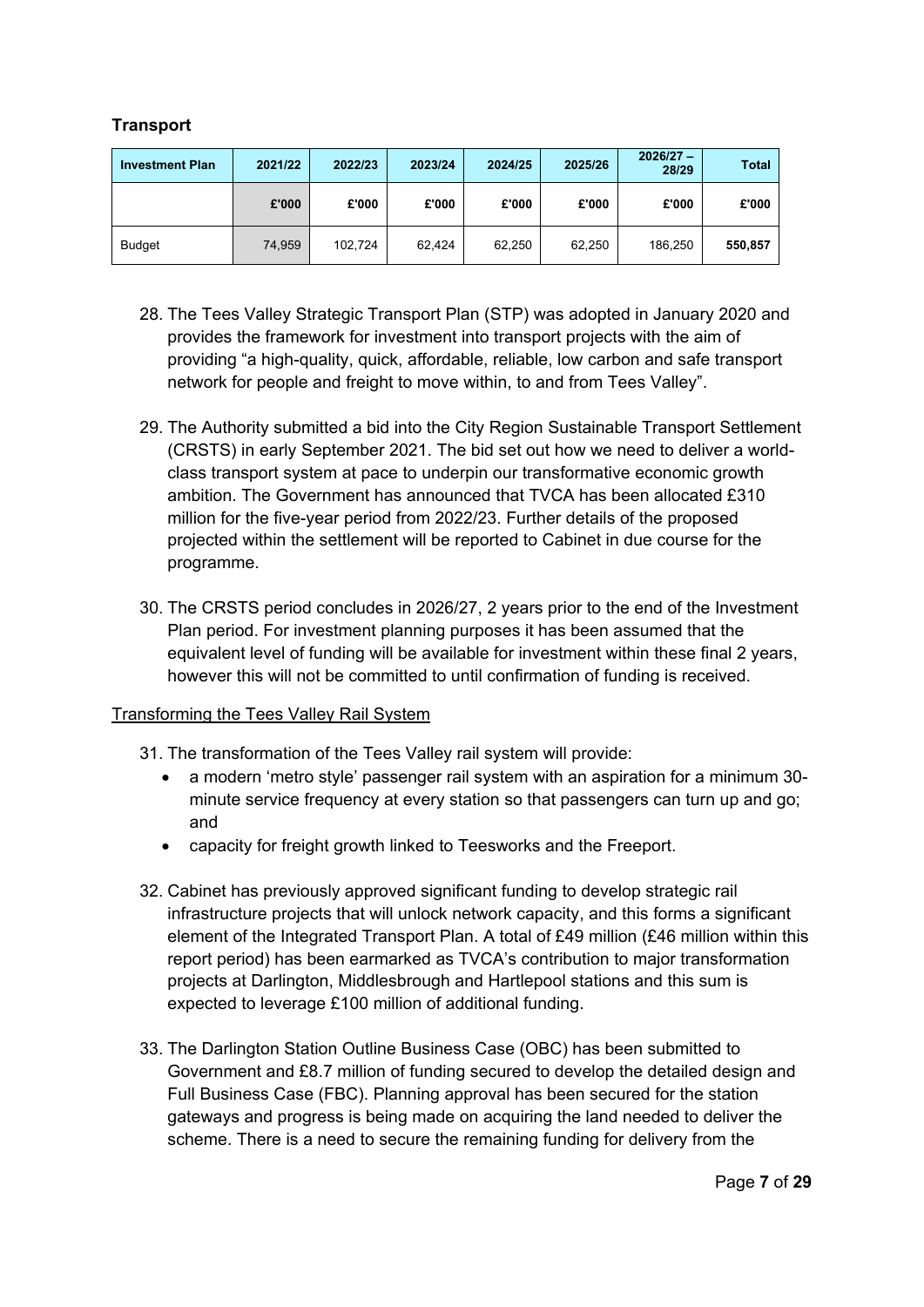Department for Transport (DfT) in summer 2022, with construction due to commence soon after and the project completing by May 2024.

- 34. The Middlesbrough Station funding package has been secured through contributions from TVCA, DfT and the Getting Building Fund. Phase 1 of the project, the extension of platform 2, started on site in December 2020 and completed in May 2021. Development work has progressed on the other phases of the project, including redevelopment of the station undercroft and the new platform 3. Redevelopment of the undercroft is due to start on site in December 2021 with completion by December 2022. The new platform 3 is due to start on site in early 2022 with completion by December 2022.
- 35. Hartlepool Station project will see the reinstatement of a second through platform to improve capacity and resilience on the Durham Coast Line facilitating future growth in services. The project is also seeking to provide a second access to the station linking to the marina. To date, Cabinet has only approved development funding of £1.5 million, of which £1.4 million is within the period covered by this report, to complete the detailed design and an FBC.
- 36. The Eaglescliffe Station project (£8 million investment) will provide a new fully accessible pedestrian footbridge. This includes a new connection to the western side and replacement of the existing bridge to the eastern side. The project also includes a new 120 space car park and other highway access improvements on the western side. The programme has a start on site in early 2022 with completion in 2023.
- 37. Teesside International Airport Station is only served by 1 train per week. However, due to rail capacity constraints it is proving difficult to identify opportunities for service enhancement until after completion of the Darlington Station project in 2024. Work is underway to develop a scheme to upgrade the station, which could facilitate a future increase in services, there is currently £5.9 million approved over the Investment Plan period.

#### Ensuring the Key Route Network can facilitate sustainable growth

- 38. The Key Route Network (KRN) is made up of the most important roads for growth and productivity. The KRN accounts for 22% of the total road network in the Tees Valley. There are specific locations that are already at capacity or are forecast to be over capacity by 2025. The consequence of taking no action will be a significant increase in congestion, which will negatively impact upon journey times, reliability and air quality, and threaten the economic transformation of the region.
- 39. The A19 New Tees Crossing OBC has been submitted to Government. They have requested additional evidence to further emphasise the importance of the scheme to wider priorities, specifically Teesworks and the Freeport. A decision is needed from Government to commit to the development of an FBC for the scheme, which National Highways would complete with a contribution from the Investment Plan of £35.5 million.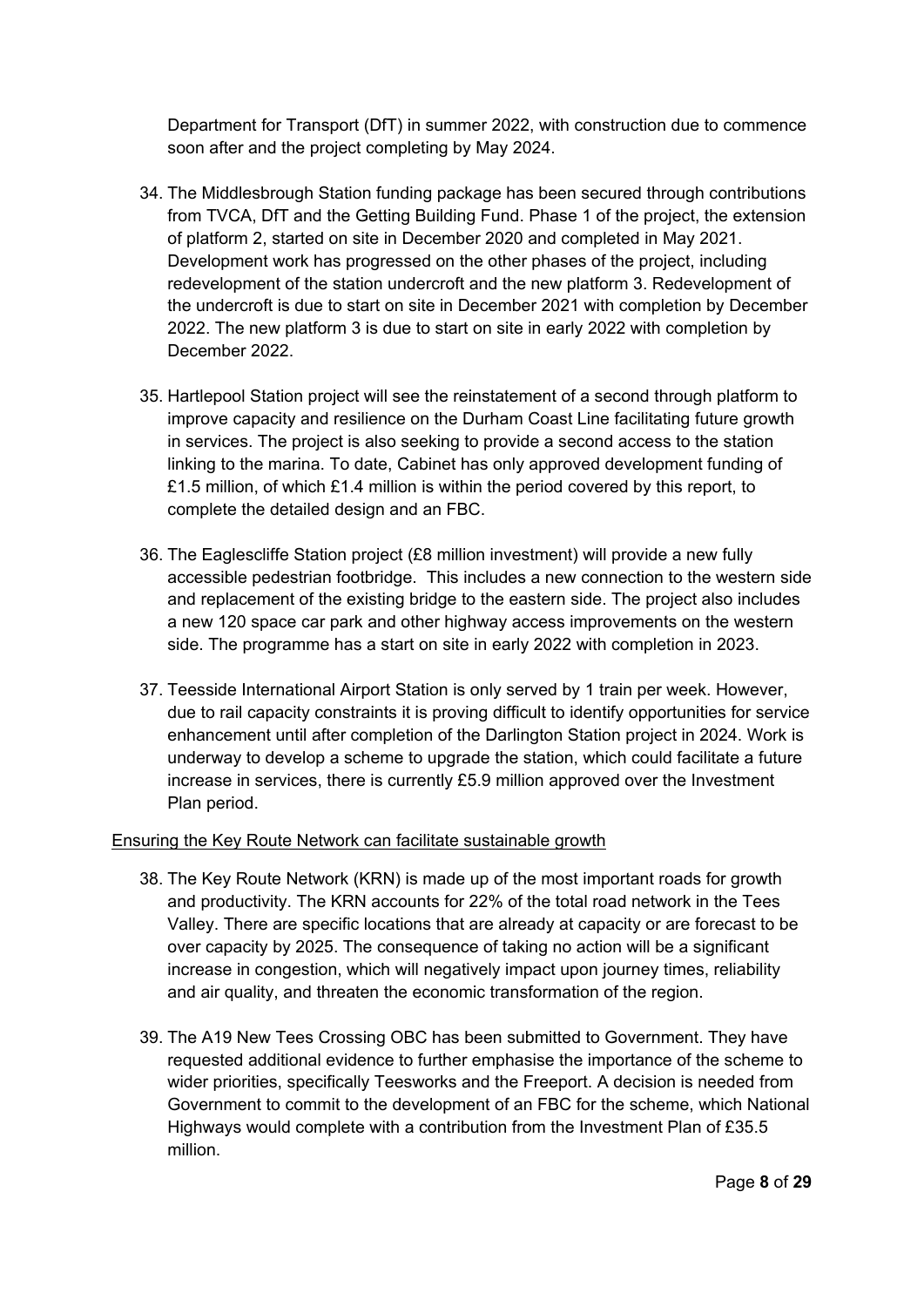40. The A689 Corridor improvements OBC has been submitted to Government. The package consists of junction improvements along the corridor to address congestion and cycleway/footway improvements to create a traffic-free shared use route on the corridor from Sedgefield to Hartlepool. The total scheme cost is £40.8 million with a £6.4 million TVCA local contribution. A decision is needed from Government to commit to the development of an FBC for the scheme.

A shared commitment with the operators to transform Tees Valley bus services and grow passenger numbers

- 41. TVCA and the regional bus operators have a history of collaborative working. The National Bus Strategy, published in March 2021, sets out several requirements that must be met to be eligible for potential future funding to support bus provision:
	- submit a Bus Service Improvement Plan (BSIP) by 31 October 2021. The BSIP should set out a vision for delivering a step-change in bus services;
	- implement an Enhanced Partnership (EP) Scheme by 31 March 2022. The EP plan must contain the detail of how the high-level vision and key interventions set out in the BSIP will be delivered.
- 42. TVCA is working with the bus operators and local authorities to develop the BSIP and a public consultation has been undertaken to help inform the ambitions, which are:
	- decarbonisation one of the first regions in the UK to have an entirely zero emission local bus fleet;
	- fares simpler fares and targeted promotions to drive passenger growth;
	- customer experience putting the needs of customers at the heart of service delivery and improving information provision with one brand identity;
	- infrastructure new infrastructure investment to prioritise bus on core corridors and improve passenger experience; and
	- network a collaborative approach focused on core corridors and integration with the Tees Flex on-demand bus service.
- 43. TVCA currently has £4 million, of which £3.9 million is within this report period, of funding to deliver the phase 1 investment package on the infrastructure priority, which is focussing initially on the following corridors:
	- Redcar to Middlesbrough (mainly used by number 63 service);
	- Middlesbrough to Hartlepool via Stockton (mainly used by number 36 service); and
	- Branksome to Red Hall, Darlington (mainly used by number 2 service)
- 44. These corridors have been prioritised in phase 1 because of overlap with the Key Route Network and cycling and walking packages, and the need to ensure a joinedup approach.
- 45. The remaining BSIP ambitions will need to be funded by the potential funding allocation from Government, which is dependent on the strength and ambition of the document. It is anticipated that there will be a funding allocation to TVCA from 1 April 2022.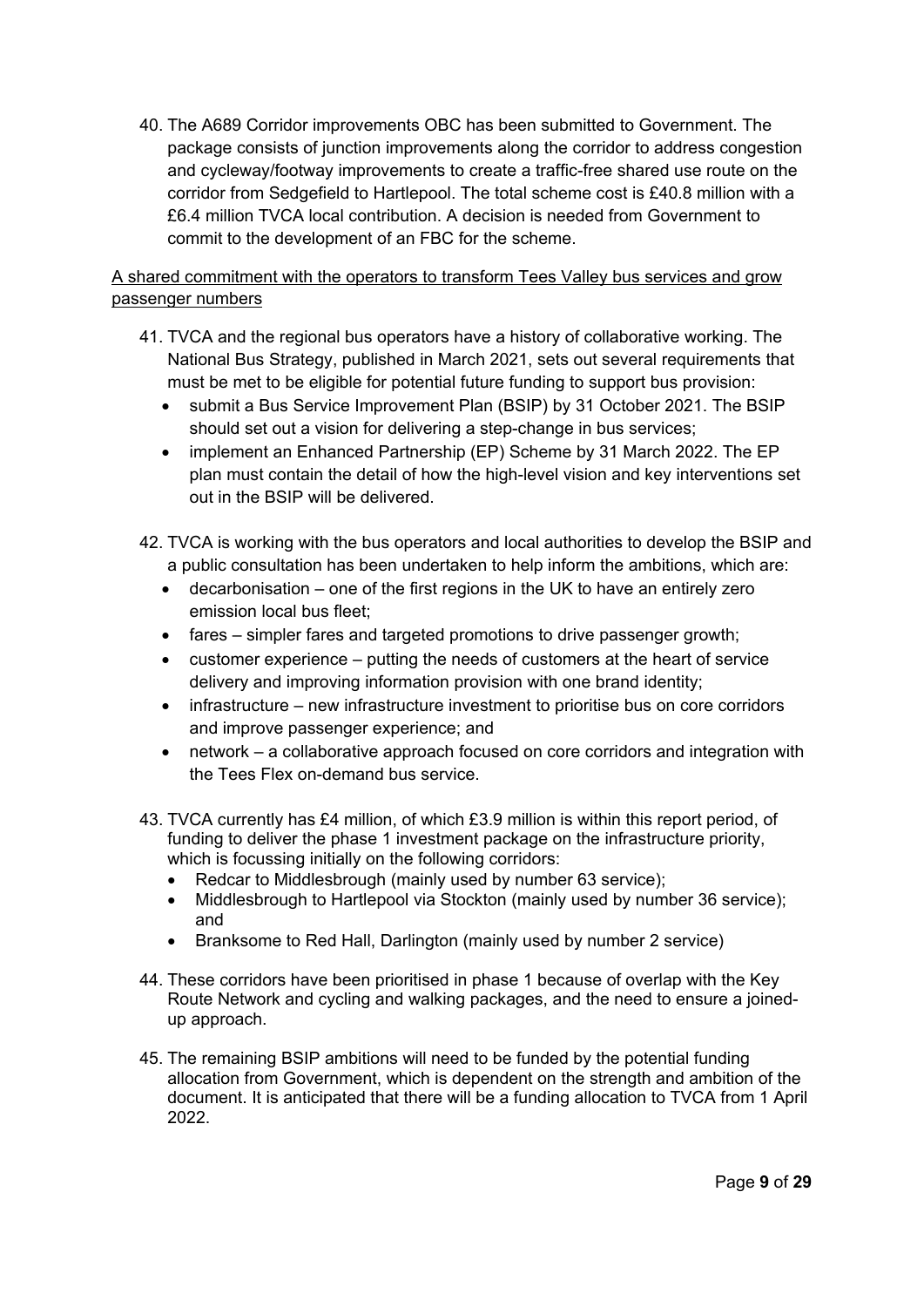## Making Cycling & Walking the natural choice for shorter journeys

- 46. TVCA has an approved Local Cycling and Walking Infrastructure Plan (LCWIP) setting out a long-term approach to developing a comprehensive Tees Valley cycling and walking network. The LCWIP is entirely consistent with the national ambition and has received positive feedback from Government. The plan is underpinned by analysis, which identifies the priorities for investment, with a focus on those corridors where there is the greatest potential to encourage people to walk or cycle to work, school or to access essential services.
- 47. The package will be complemented by a programme of activity to encourage cycling and walking, including personalised advice, training, better information and positive incentive programmes totalling £3.9 million in the period.
- 48. Delivery of the phase 1 investment package has been split into phases 1a and 1b. Phase 1a includes the two most-advanced schemes (Linthorpe Road in Middlesbrough and Woodland Road in Darlington), which are due to start on site in Q4 2021/22, with completion by summer 2022.
- 49. Phase 1b includes the other three schemes (A689 in Hartlepool, Norton Road in Stockton and Guisborough to Nunthorpe in Redcar & Cleveland). These schemes are progressing through outline design, consultation and detailed design and are on programme for completion by March 2023.

#### Ensuring everyone can access opportunity

- 50. There are circa 36,000 people who live in rural areas across the Tees Valley that are not served by the commercial bus market. There are also deprived urban communities where accessibility is a challenge and there is a need to improve connectivity to jobs, training and essential services.
- 51. A provider has now been appointed to deliver the Tees Valley Wheels 2 Work scheme through to 2024. The scheme provides a subsidised transport solution for those with no access to a private vehicle or public transport. The fleet is now all electric and includes electric motorbikes and electric bikes. The scheme takes referrals from Job Centre Plus and the Let's Go Tees Valley travel advice team and will also be widely publicised to raise awareness.

## Positioning the Tees Valley at the forefront of decarbonising transport

- 52. TVCA is working alongside the DfT to try and secure funding to deliver hydrogen refuelling infrastructure, long-term trials and research activity through the hydrogen transport hub.
- 53. TVCA is also committed to delivering a step-change in the provision of electric vehicle charging infrastructure, which is one of the main deterrents for people considering a transition to electric vehicles. The DfT states that around 80% of all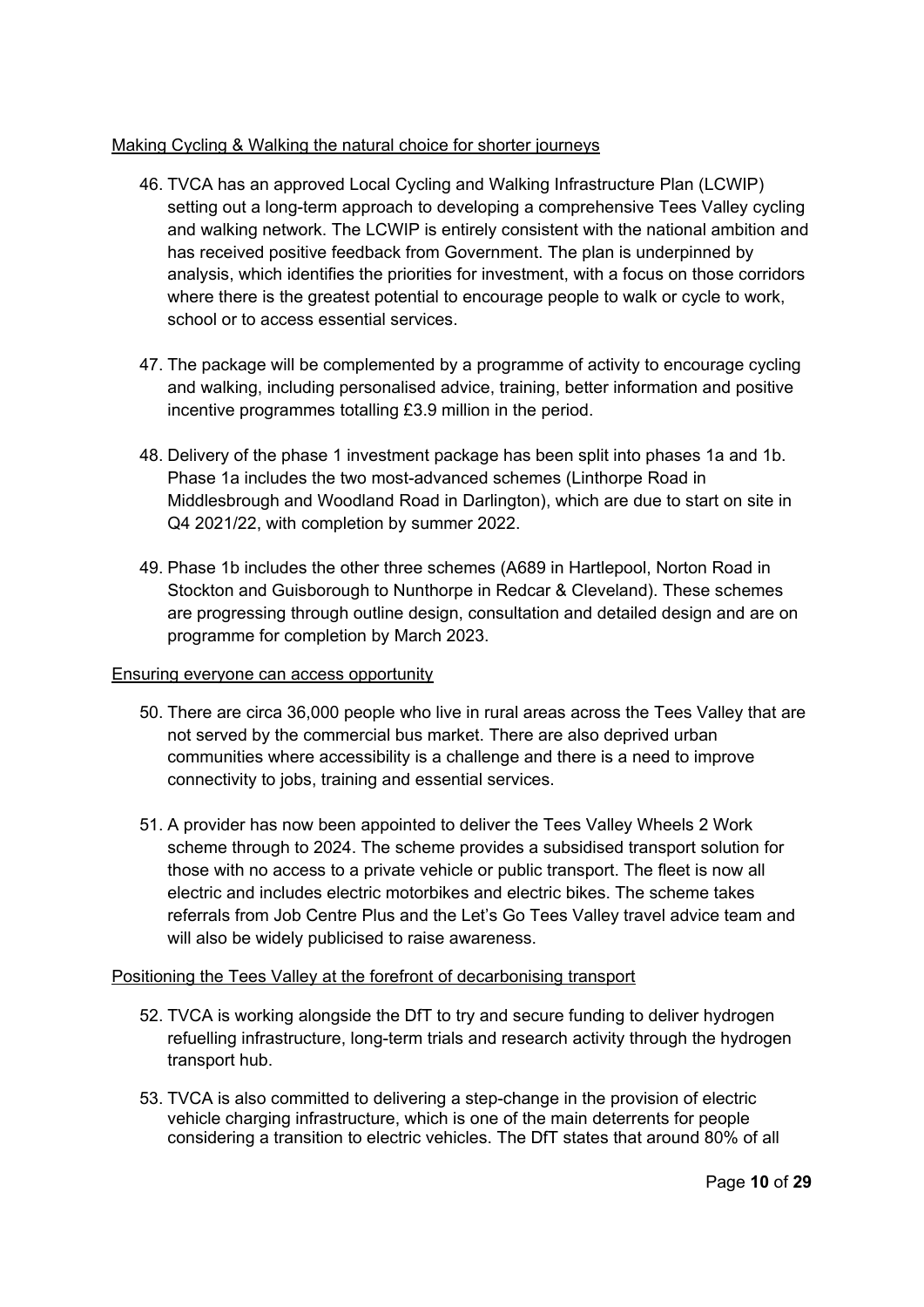electric car charging happens at home, but for drivers who do not have off-street parking, access to charging points is essential.

- 54. TVCA would also like to facilitate:
	- electric micro-mobility (range of small, lightweight vehicles) making cleaner modes of transport more accessible for all;
	- the uptake of electric vehicles for last mile urban freight delivery;
	- the decarbonisation of public sector fleets; and
	- support for business to decarbonise their fleets.
- 55. The DfT recently announced the winners of a £2.5 million competition to carry out hydrogen transport pilots in the Tees Valley area starting in 2021/22. The successful trials involve Teesside International Airport, emergency services, supermarkets and delivery companies.
- 56. TVCA will shortly appoint a supplier to install, operate and maintain a network of electric vehicle charging points across Tees Valley. The initial roll-out will focus on publicly accessible car parks with installation scheduled to commence in 2021.
- 57. The e-scooter trials continue in Middlesbrough and Hartlepool with strong usage figures (4,028 rides in Middlesbrough & 4,184 rides in Hartlepool across June, July & August 2021). The trial period has been extended by Government through to November 2022.

#### Putting Tees Valley at the heart of the digital transport revolution

- 58. TVCA is seeking to deliver a wide-ranging package of digital infrastructure and services to accelerate our ambition for a digitally enabled transport system across the region. The package includes:
	- managing and optimising the highway network using the Urban Traffic Management & Control (UTMC) system;
	- interventions to encourage, support and incentivise people to use active travel and public transport; and
	- interventions to collate and provide data on multi-modal journeys, real time movement and occupancy data to enable customers to make informed travel choices.

#### Teesside Airport

59. The Cabinet has received a Business Plan update report in respect of Teesside International Airport for the period 2021-2029. The updated Business Plan does not require the Combined Authority to increase its previously approved funding allocation to the airport. The key short- and medium-term risk to the delivery of the TIA Business Plan is the uncertainty surrounding the ongoing Covid 19 pandemic and its effect on the aviation industry generally and the airport. The airport senior management team will continue to monitor and manage this risk and develop strategies for the growth and development of the airport.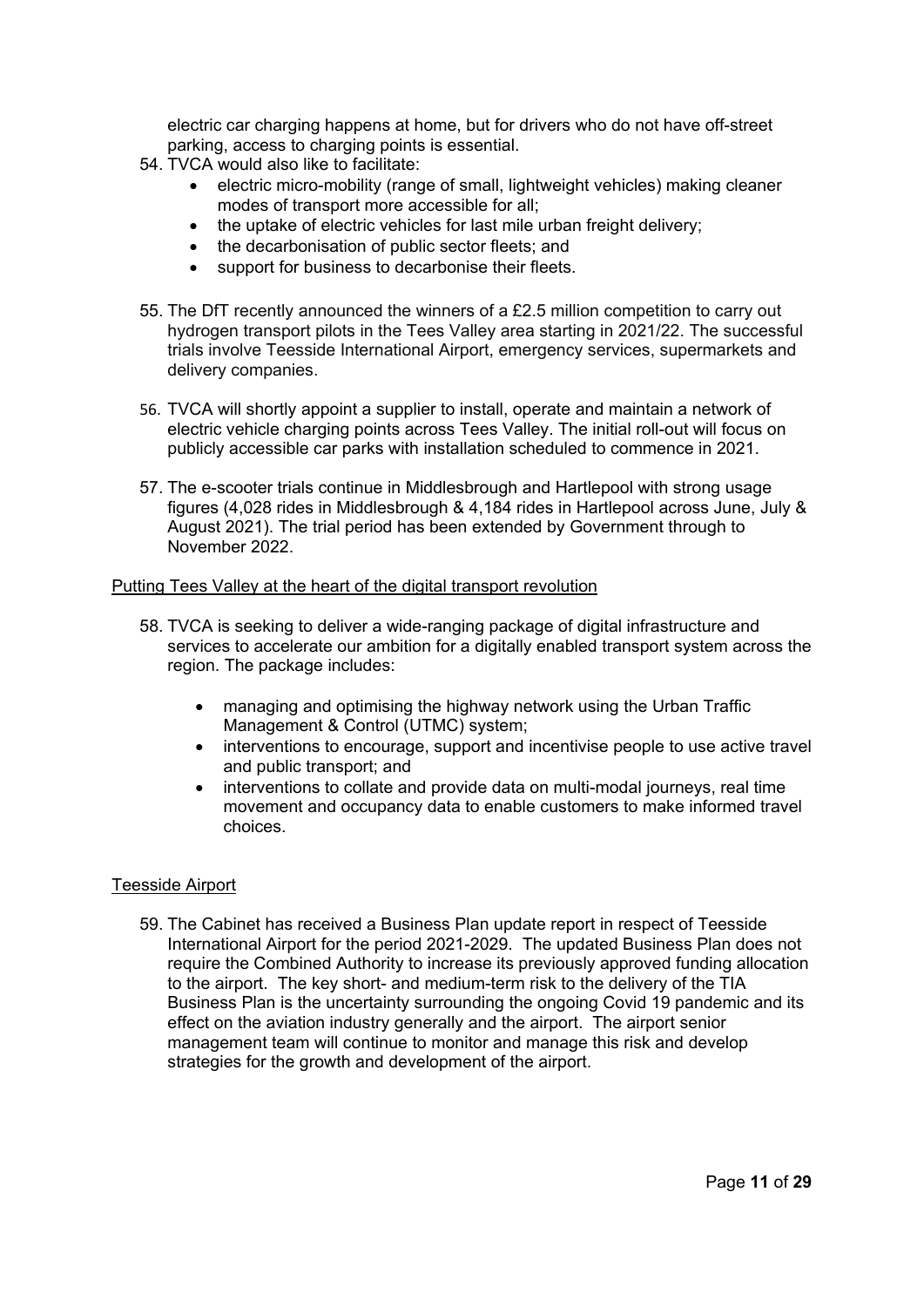## **Education, Employment & Skills**

| <b>Investment Plan</b> | 2021/22 | 2022/23 | 2023/24 | 2024/25 | 2025/26 | $2026/27 -$<br>28/29 | <b>Total</b> |
|------------------------|---------|---------|---------|---------|---------|----------------------|--------------|
|                        | £'000   | £'000   | £'000   | £'000   | £'000   | £'000                | £'000        |
| <b>Budget</b>          | 47.749  | 39,061  | 37,279  | 37.279  | 37.279  | 111.835              | 310.482      |

- 60. The Investment Plan allocated £15 million, with the final £1.2 million included in the above period, for skills capital and the Combined Authority has also worked collaboratively with the Northern School of Art and Middlesbrough Council on the relocation of the Northern School of Art's Further Education Campus Middlesbrough. This project has completed and welcomed its first learners in September.
- 61. The new Education, Employment and Skills Strategy and associated Delivery Plan is in development. The plan will consider the skills needs of the emerging sectors, such as clean energy, and the training required to achieve the ambitious net zero targets. At the heart of this plan will be the solutions to ensure Tees Valley residents and young people can access these jobs. The delivery plan will include detail regarding the revenue investment priorities for this theme that will aim to increase employment levels and ensure businesses can access an available and skilled workforce, now and in the future.
- 62. Adult Education functions were devolved from the start of the Academic year in August 2019. Although Covid-19 has impacted the accessibility of learning over thirty-one training providers have successfully developed a blended online and face to face model of delivery.
- 63. In March 2021 a multi-year procurement process was undertaken and it has established an Adult Skills Framework of fifty-six high quality training providers. Of these providers thirty-one have been awarded funding from AEB for delivery for the Academic year commenced September 2021.

## **Business Growth**

| <b>Investment Plan</b> | 2021/22 | 2022/23 | 2023/24 | 2024/25 | 2025/26 | $2026/27 -$<br>28/29 | <b>Total</b> |
|------------------------|---------|---------|---------|---------|---------|----------------------|--------------|
|                        | £'000   | £'000   | £'000   | £'000   | £'000   | £'000                | £'000        |
| <b>Budget</b>          | 160,145 | 57,898  | 17.903  | 12.094  | 2,938   | 9.501                | 260.479      |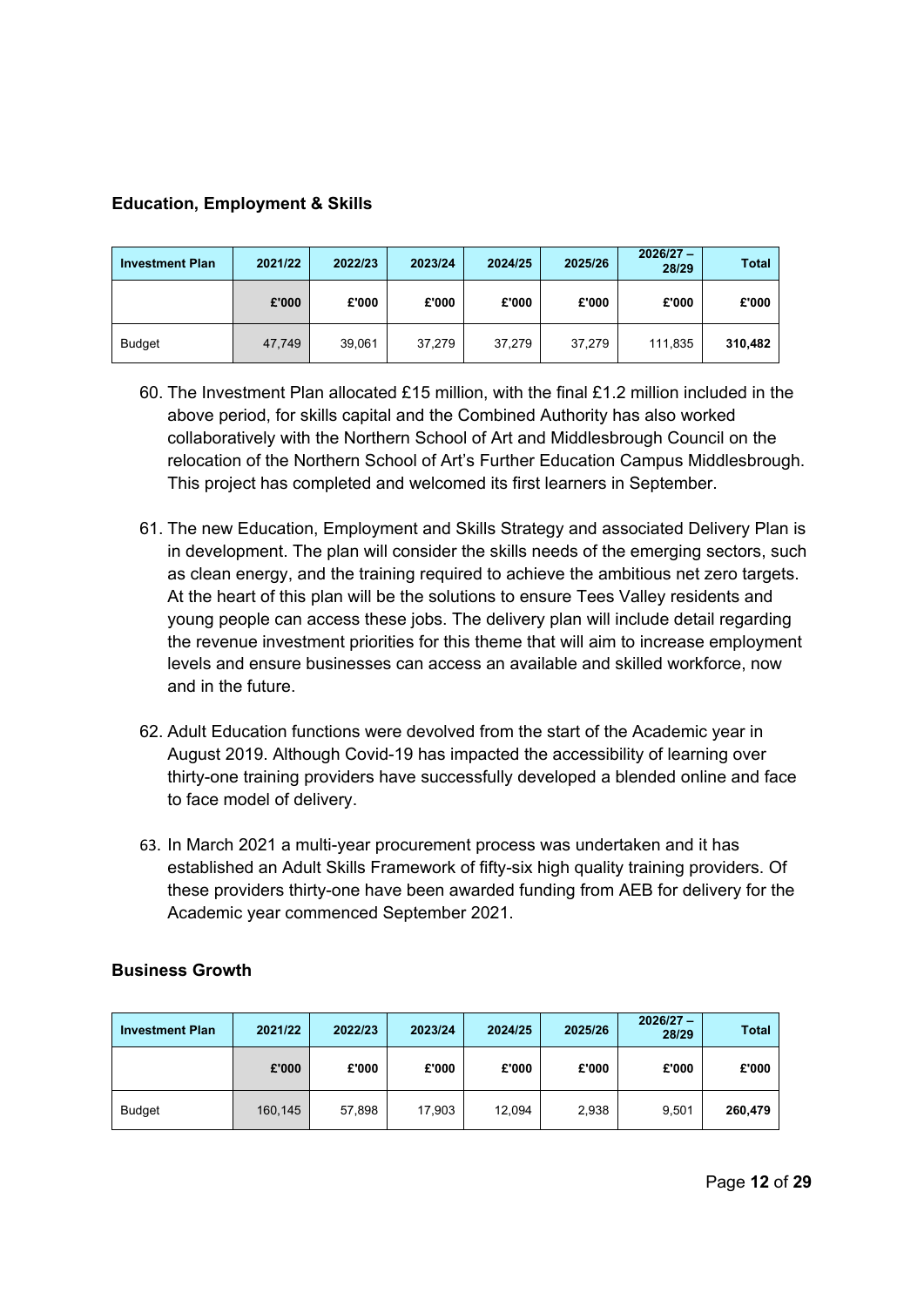#### Teesworks Site Projects

- 64. The Investment Plan has £56.5 million allocated to the South Tees Development Corporation for development of the [Teesworks site](http://www.teesworks.co.uk/) of which £11.8 million was remaining at April 21. The Teesworks site is the UK's largest and most connected industrial zone, home to diverse, sustainable and low-carbon activity. The land has been acquired as part of the Compulsory Purchase Order (CPO) process, £125m (£104 million within the period covered by this report) of funding secured from Central Government, acquisition of South Tees Site Company Ltd into local control from the Department of Business, Energy and Industrial Strategy (BEIS) and development activity is underway on the site with a strong focus on local labour and supply chains to enable the site development.
- 65. In June 2021, BEIS approved additional expenditure of £20 million to support the development of the Teesworks Offshore Manufacturing Centre. The funding was awarded to assist in the remediation of the proposed offshore wind site to accelerate works and bring forward the construction of the centre.
- 66. At the Autumn Budget in October the Teesside Freeport was confirmed and the following day was officially launched. The confirmation at the Budget resulted in the Statutory Instrument for the Tax Land being laid and at the same time the Primary Customs Zone was delivered and audited by HMRC. The Teesside Freeport will be the first custom and tax designated freeport in the UK.

#### Infrastructure Projects

- 67. Boho "The Digital City" project (£26.5 million of which £22.3 million is within the period of this report) has been confirmed utilising existing Business Growth infrastructure budgets (£20 million) and Middlesbrough Borough Council Indigenous Growth funding (£6.5 million). The project is designed to create a digital campus which will ensure that Tees Valley becomes a recognised centre for digital media investment both nationally and internationally. It will provide the environment for businesses to design, enable, create, and grow new digital opportunities and put Middlesbrough at the heart of the most important and rapidly evolving industries in the world. The first of the two buildings constructed from this fund was completed in March 2021
- 68. The £20 million 'Welcome to Redcar & Cleveland' Programme has been developed to promote area regeneration in support of economic growth in the tourism and visitor economy of R&C and the wider Tees Valley. Prior to the periods included in this report £3.7 million had been incurred on delivery with the remaining £16.3 million to be incurred during this report period. The range of projects within the programme will act as a key catalyst to promote, attract a sustainable visitor economy as part of its wider place-based regeneration plans for the Borough in line with national policy. The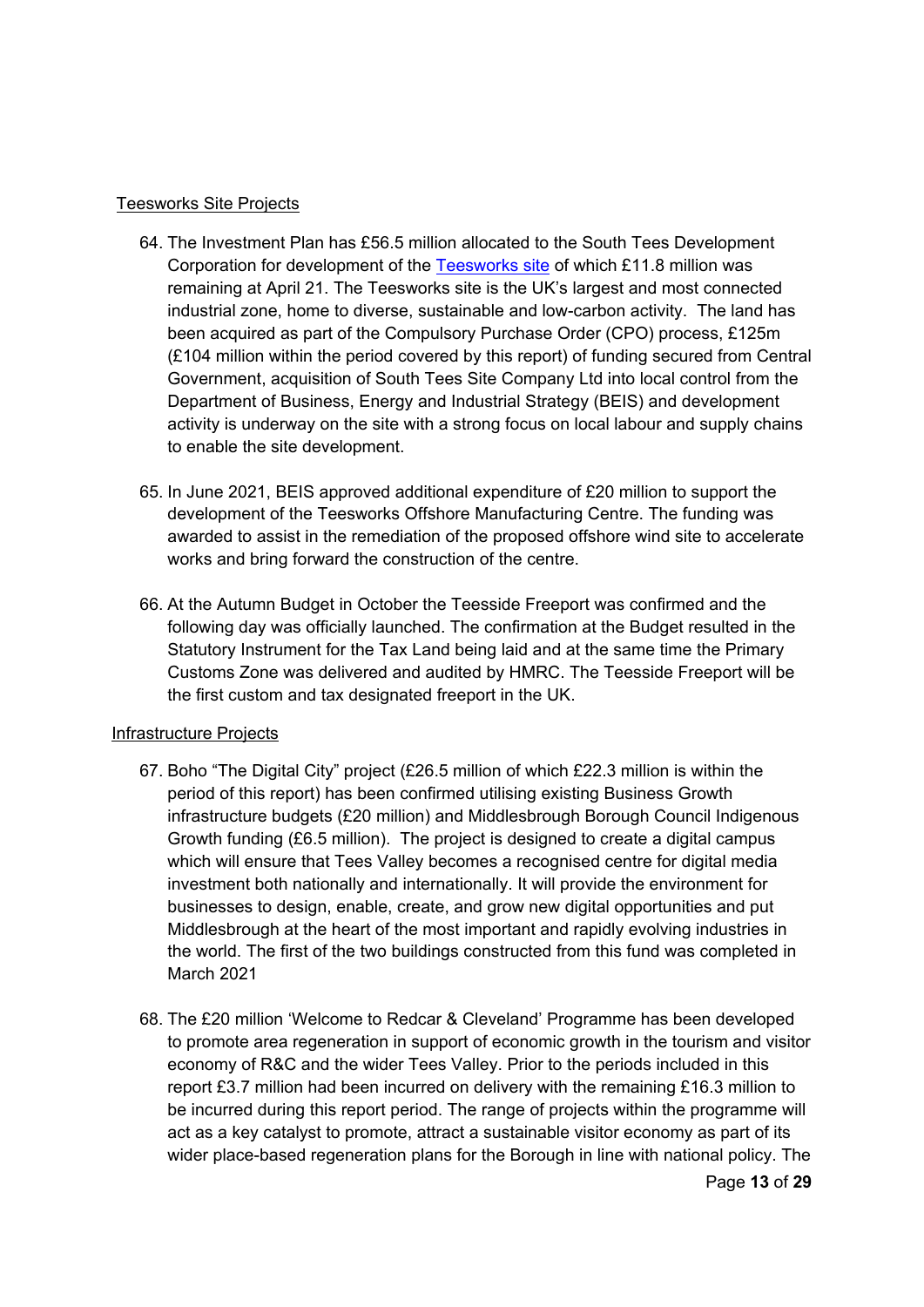first two projects within the programme are currently in progress, Regent Cinema and Guisborough Town Hall, with further call offs expected shortly.

69. Stockton's allocation of £20 million, £19 million within this report, will be utilised to deliver the vision for Stockton Town Centre which is to create a vibrant, modern town centre by building on past investment to provide a sustainable retail offer that safeguards the traditional function of the High Street whilst creating a space that enables diversification of uses though a combination of public and private investment, capitalises on the proximity of the River Tees as a significant natural asset and creates investor confidence through increased footfall and new uses.

#### Business Support Programme

- 70. Since the £35m Business Growth Programme was approved by Cabinet (utilising £30m investment plan and £5m pre-investment plan allocation) delivery has been undertaken during a period of significant economic challenge. The programme has reacted to the COVID crisis and delivered additional central government support were possible. Despite the pandemic, the programme remains on track to meet its main objectives and demand for business support services remains strong.
- 71. The programme has established a central support function (Tees Valley Business) which provides businesses easy access to support services through one central location, bringing together the different types of support traditionally delivered as discrete projects across the region. Support is provided via a website, email portal, telephone and directly through business advisors. The services provided by the previous Business Compass project have been successfully transitioned into the new Gateway and all new support services are being delivered through the Gateway. Providing a single access point to the full range of business support that is available to Tees Valley businesses the service has provided over 4,000 businesses and individuals with direct one to one business support and advice during 2020/21. In the first 6 months of the current year it has already directly supported 3,677 business and individuals on a one to one basis.
- 72. Business growth support for SME's (Small and Medium Enterprises) is currently funded through a £14.65m ERDF (European Regional Development Fund) programme launched in July 2020. The amount of funding for the project was increased due to COVID to allow for a higher grant support level of 55% (increased from 33% under the Business Compass scheme). In addition, £1.97m ERDF funding has been secured for an SME Energy Efficiency Scheme. (Due to launch Nov 2020).
- 73. The Tees Valley Large Capital Grant scheme has defrayed £1.3m to date this year against private sector capital investments in excess of £6m supporting the creation and safeguarding of over 250 jobs. A further £11m of grant support has been approved subject to due diligence against private sector investments which will create and safeguard over 1,000 further jobs. The pipeline of applications currently being process is strong it is forecasted that the funds will be fully defrayed fully against private sector investments by 2025.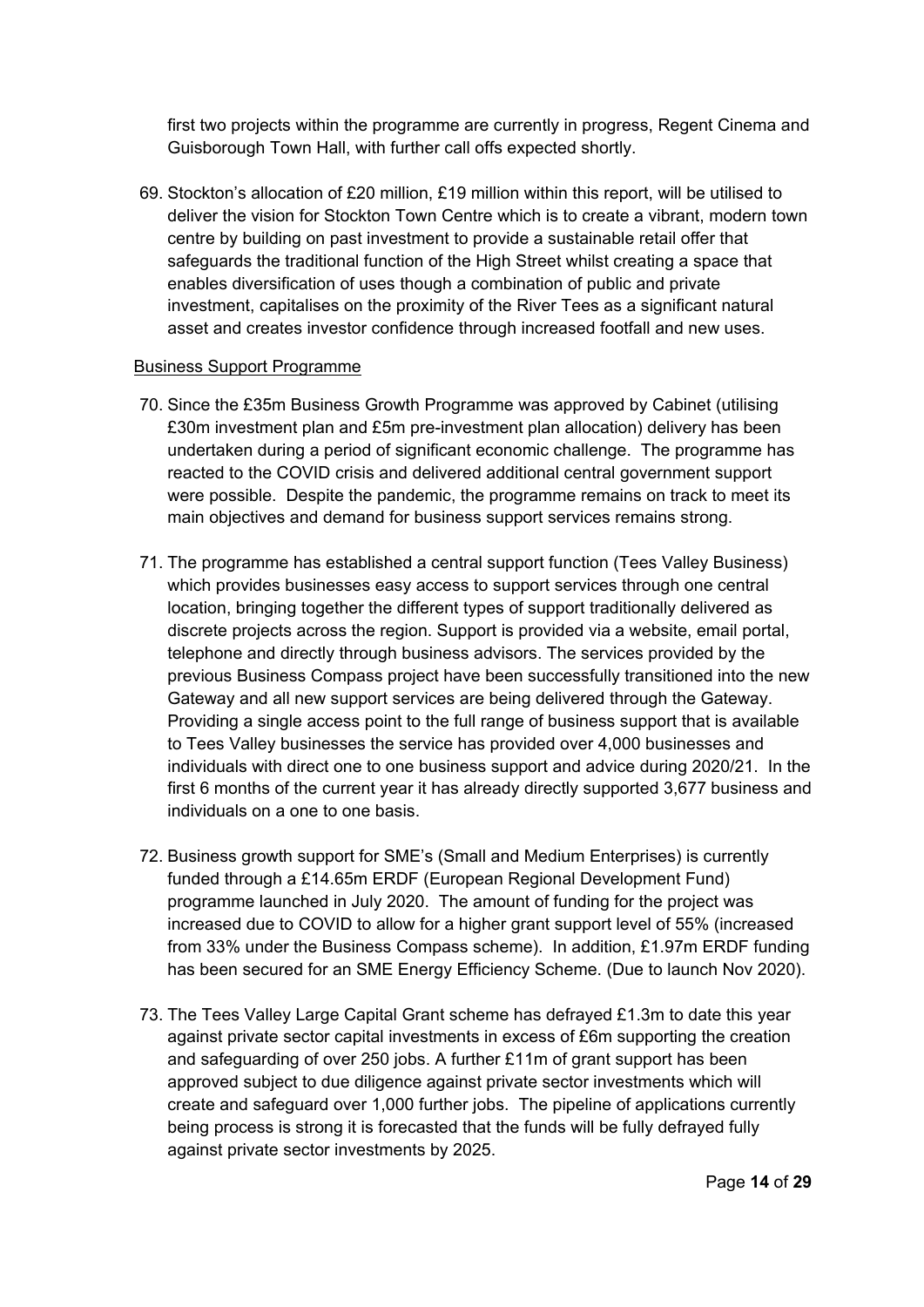74. COVID 19 has had a significant impact on the local economy, however demand for business growth support has remained strong, especially for grants to support capital projects. The Gateway has supported the delivery of a number of COVID specific support funds namely: Apprenticeship Grants; Welcome Back Fund; Back to Business Funds: Visitor Economy and Wider Economy; Kickstart scheme; Culture Development and Innovation Fund; Peer to Peer Programme.

## **Culture & Tourism**

| <b>Investment Plan</b> | 2021/22 | 2022/23 | 2023/24 | 2024/25 | 2025/26 | $2026/27 -$<br>28/29 | <b>Total</b> |
|------------------------|---------|---------|---------|---------|---------|----------------------|--------------|
|                        | £'000   | £'000   | £'000   | £'000   | £'000   | £'000                | £'000        |
| <b>Budget</b>          | 14,074  | 19,710  | 17,845  | 7,057   | 650     | 338                  | 59,674       |

- 75. The Investment Plan allocation for Culture & Tourism Programme of activity is £20 million of which £18.6 million is within the periods contained in this report. The initial investment priorities were set out in the Investment Plan and a number of projects have already received approval through Cabinet or via delegated decision in line with the Assurance Framework. At the Cabinet meeting in November 2020 members approved a programme of activity, to enable the delivery of a Growth Programme for the Creative & Visitor Economies. The report incorporated the recommendations of the independent Cultural Industries & Visitor Economy Recovery Task Force and describes a programme that will be focused on economic recovery, regeneration and growth through the sustainable development of the creative and visitor sectors. The business plan is progressing and delivery is due to commence in 2022/23.
- 76. An Investment Plan allocation of £20 million (£19.3 million in the period covered by this report) has been provided for Darlington Councils priority project, a major capital scheme which will establish a Railway Heritage Quarter, based around the "Head of Steam" museum on North Road/Station Road, north of Darlington town centre. The aim is for the Railway Heritage Quarter to become a major visitor attraction and museum by 2024 in order that it can be a central part of the bi-centenary celebrations of the birth of the Stockton & Darlington Railway in 2025.
- 77. The £20 million Hartlepool Waterfront project will create a 'destination' at the waterfront, encouraging growth in visitor numbers; overall, to regenerate the place via the tourism / leisure / culture offer. The Project will work with the National Museum of the Royal Navy to expand the exhibition space whilst leisure facilities will be constructed along with external event space and improved public realm.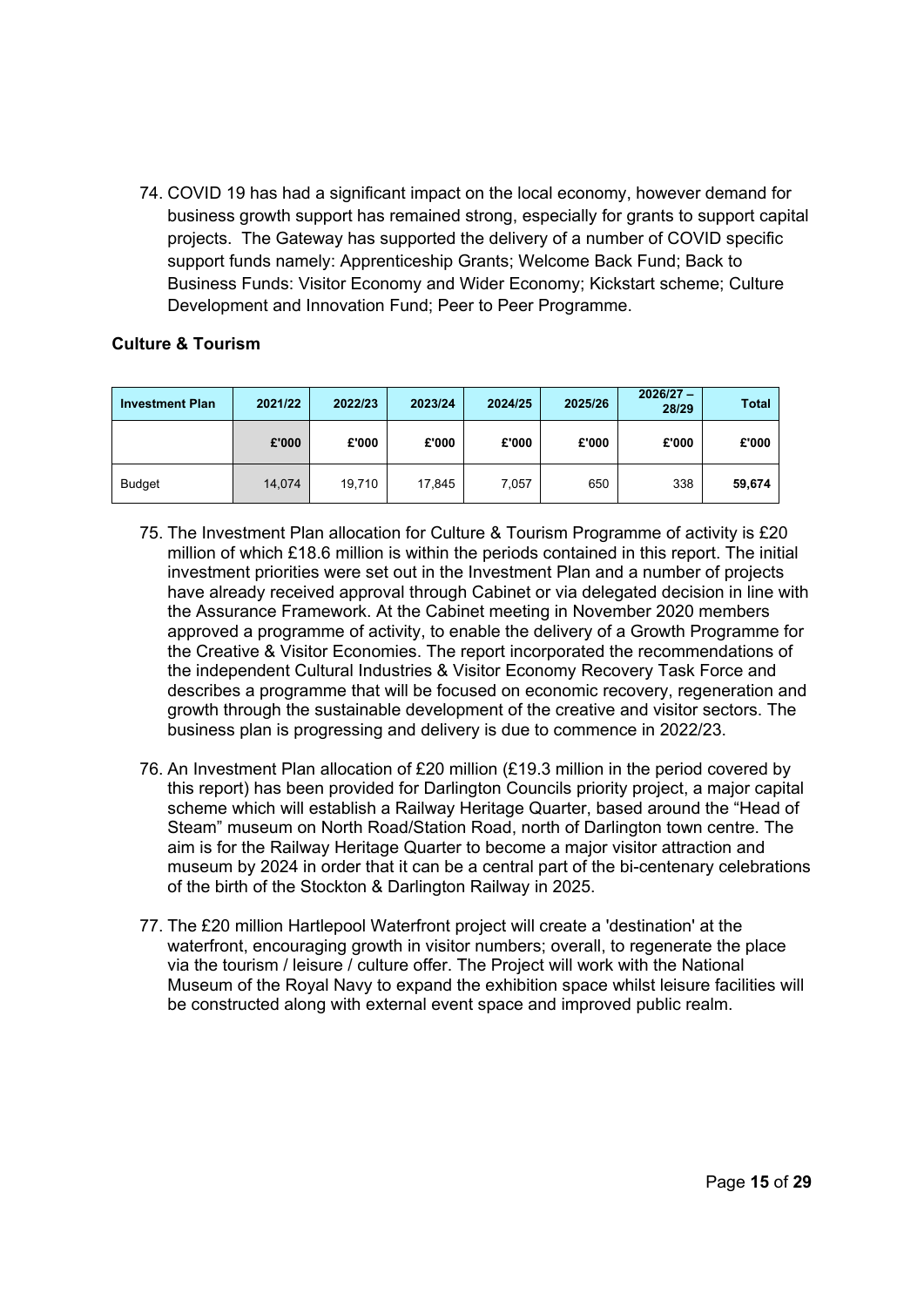## **Innovation & Clean Growth**

| <b>Investment Plan</b> | 2021/22 | 2022/23 | 2023/24 | 2024/25 | 2025/26 | $2026/27 -$<br>28/29 | <b>Total</b> |
|------------------------|---------|---------|---------|---------|---------|----------------------|--------------|
|                        | £'000   | £'000   | £'000   | £'000   | £'000   | £'000                | £'000        |
| <b>Budget</b>          | 59,129  | 14,636  | 2,180   | 1,701   |         | 50                   | 77,969       |

- 78. The innovation programme, approved in January 2020 is focused on supporting the key sector areas identified in the SEP, namely, bio science, digital, advanced engineering and clean growth. The programme has several linked activities to provide the cornerstones for growth in these sectors as well as funding for key industrial networks. Key projects include support for a bioscience incubator and wider bioscience innovation support, a net zero freeport innovation centre supporting clean growth, hydrogen technology and advanced engineering, and support for future digital research projects. The programme will leverage national funds wherever possible to maximise the impact for the Tees Valley.
- 79. The North East and Yorkshire Energy Hub, which TVCA is the accountable body for, is actively engaged in delivering a £53 million Green Homes Grant LAD2 programme across 27 of its 31 local authorities. The Hub has secured additional funding of £1.2 million for its core activities from November 2021 until March 2023, which brings its total core funding to £3.1 million since 2018. It is completing delivery of a £1.7 million Rural Community Energy Fund Programme, which will soon be evaluated. In 2022 it will run a £0.7 million Public Sector Decarbonisation Skills funding programme.

#### **Place**

| <b>Investment Plan</b> | 2021/22 | 2022/23 | 2023/24 | 2024/25 | 2025/26 | $2026/27 -$<br>28/29 | <b>Total</b> |
|------------------------|---------|---------|---------|---------|---------|----------------------|--------------|
|                        | £'000   | £'000   | £'000   | £'000   | £'000   | £'000                | £'000        |
| <b>Budget</b>          | 16,637  | 30,914  | 13.907  | 10.046  | 6,000   | 6,000                | 83,504       |

- 80. Over ten years a total of £62 million has been allocated to create the Indigenous Growth Fund. Each of the five boroughs that make up the Tees Valley has distinct economic assets and opportunities and it is essential that we can unlock these opportunities for residents of the whole of Tees Valley.
- 81. A programme business case has been developed and approved for the fund and the constituent authorities are currently developing project business cases to call off from the programme.
- 82. At the Cabinet meeting in November 2020 Members In order to make it easier, cheaper and more convenient for people to use Tees Valley high streets and support local businesses the introduction of free car parking across key Tees Valley Town Centres. The scheme will provide minimum of two hours up to a maximum of three hours' free car parking for two years.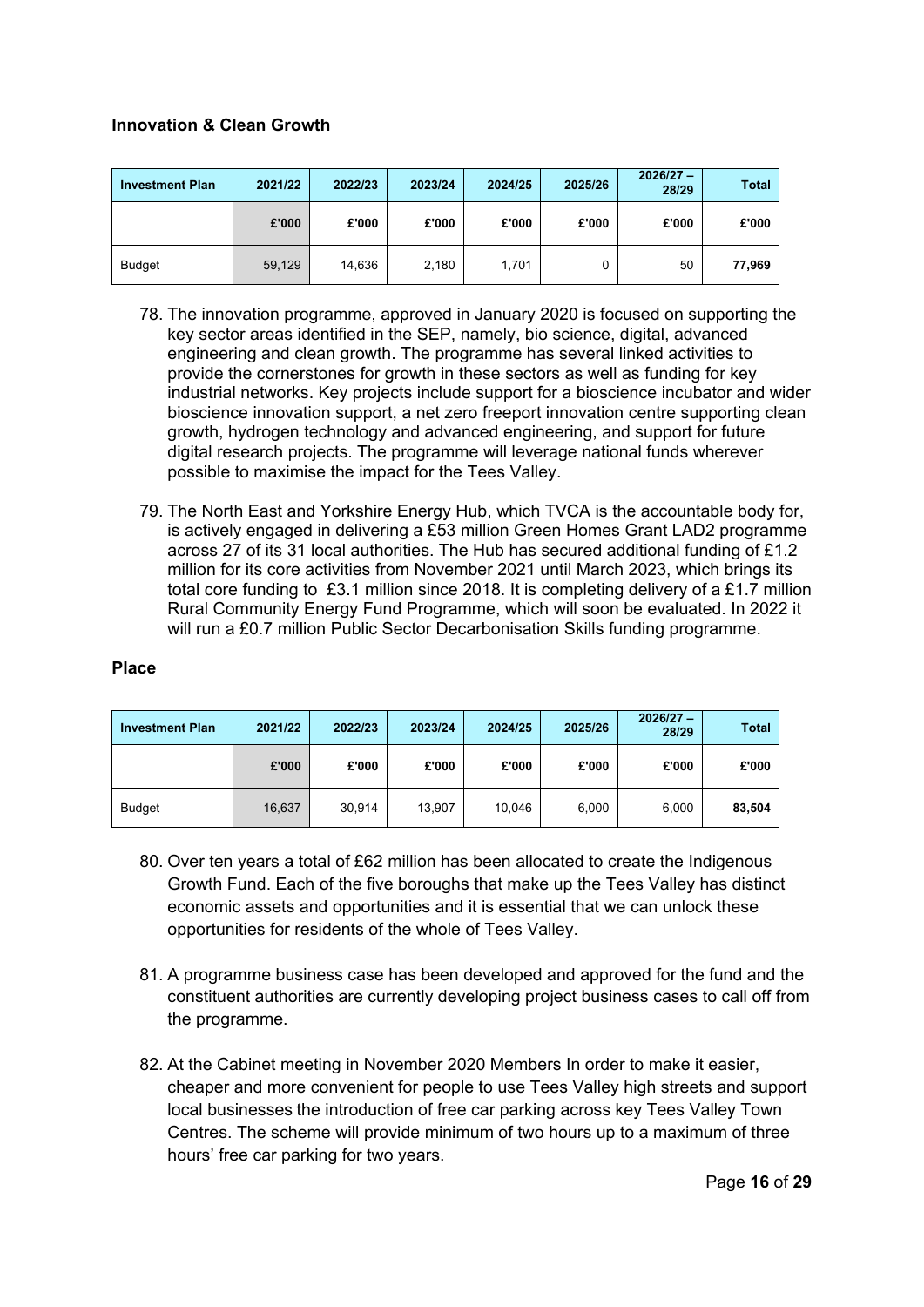83. The Authority was awarded £19.3 million from the Brownfield Housing Fund in December 2020 to unlock brownfield sites for development. A total of five projects are currently in delivery under this programme with £18.6 million of this fund to be delivered within the period 2021 to 2025.

## **Expenditure outside the Investment Plan**

#### **Concessionary Fares**

|               | 2021/22 | 2022/23 | 2023/24 | 2024/25 | 2025/26 | $2026/27 -$<br>28/29 | <b>Total</b> |
|---------------|---------|---------|---------|---------|---------|----------------------|--------------|
|               | £'000   | £'000   | £'000   | £'000   | £'000   | £'000                | £'000        |
| <b>Budget</b> | 15,985  | 15,985  | 15,985  | 15,985  | 15,985  | 47,958               | 127,883      |

84. The Concessionary Fares budget is negotiated with bus operators annually and is fully funded by contributions from the constituent authorities. The budget for future years has been estimated based on 2021/22 agreements however this is subject to change based on future negotiations.

#### **Commercial Projects**

|               | 2021/22 | 2022/23 | 2023/24 | 2024/25 | 2025/26 | $2026/27 -$<br>28/29 | <b>Total</b> |
|---------------|---------|---------|---------|---------|---------|----------------------|--------------|
|               | £'000   | £'000   | £'000   | £'000   | £'000   | £'000                | £'000        |
| <b>Budget</b> | 33,994  | 63,205  | 37,738  | 623     | 775     | 323                  | 136,658      |

- 85. When carrying out certain types of regeneration projects they sometimes lead to opportunities where the funding being invested can be recovered via either a commercial loan or with returns on investment. These projects are invested into for the primary purpose of regeneration, economic growth and job creation with the returns being a secondary consequence of the investment. The projects currently within this section are:-
	- Southside Development at Teesside International Airport,
	- Tees Valley Waste project loan to the constituent Local Authorities in respect of procurement costs that will begin to be recovered once the project is live.
	- The development of the South Bank Quay to enable offshore wind which will see returns from usage of the Quay.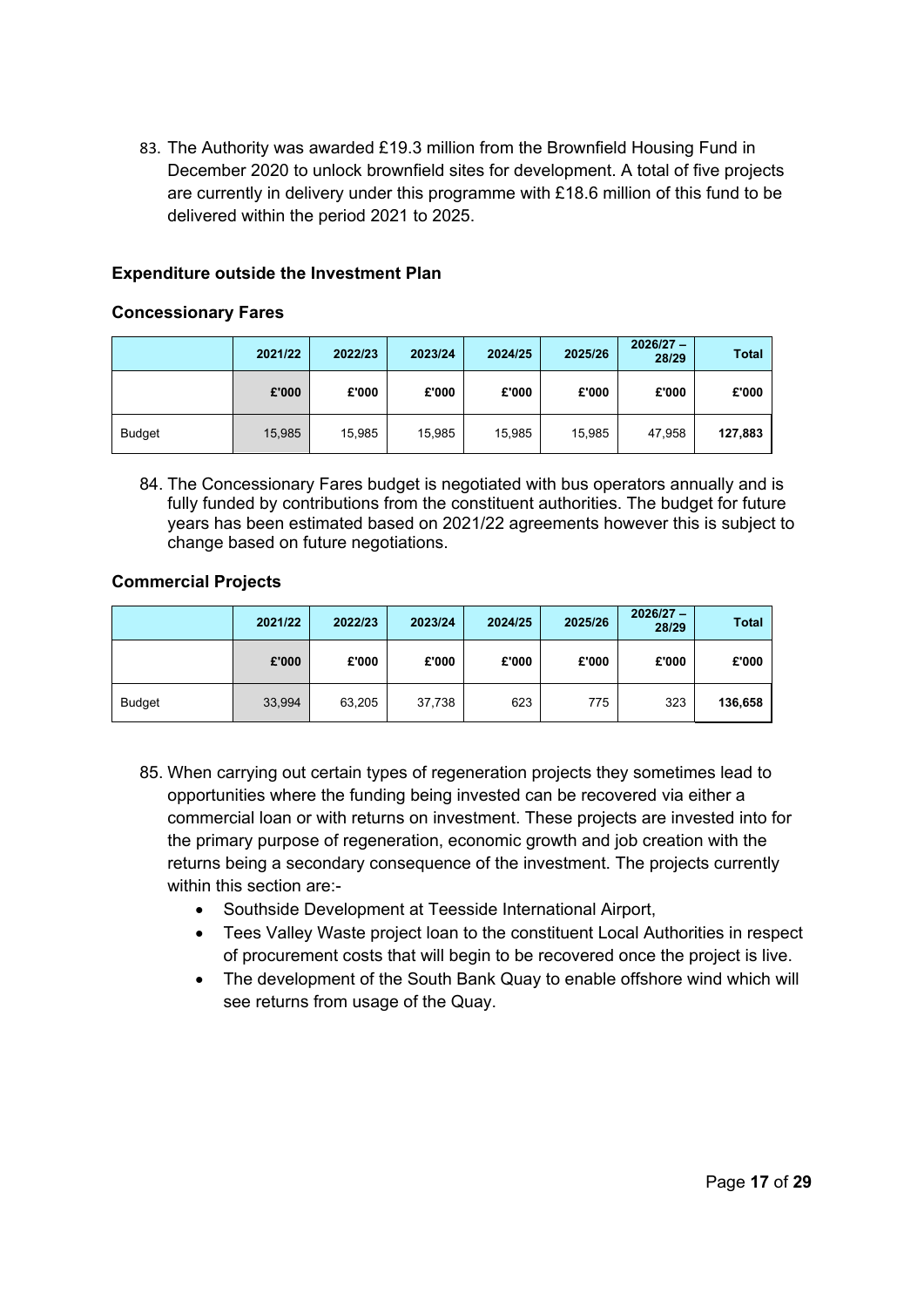#### **Research and Evaluation**

|               | 2021/22 | 2022/23 | 2023/24 | 2024/25 | 2025/26 | $2026/27 -$<br>28/29 | <b>Total</b> |
|---------------|---------|---------|---------|---------|---------|----------------------|--------------|
|               | £'000   | £'000   | £'000   | £'000   | £'000   | £'000                | £'000        |
| <b>Budget</b> | 21      | 125     | 100     | 0       | 0       | 0                    | 246          |

86. To assess impact and inform future funding requirements a budget for research and evaluation was set aside. This includes the expenditure associated with the Government Gateway evaluation which was carried out by SQW.

## **CORE COSTS**

- 87. Core costs have remained at the same level since 2018/19, however with the increasing levels of funds that are being managed by the Authority there are increasing pressures on core resources to support the delivery of these projects and programmes ensuring that we adhere to the assurance framework agreed with Government.
- 88. Over the period of 2018-2021 the average annual investment was £140 million, for the period covered in this report 2021-29 the average annual investment will be £201 million, an increase of 44%.
- 89. Where resources are directly linked to the successful delivery of a specific project or programme we will continue to charge those resources into those investments. However, where the resources are playing an indirect supporting role in the delivery these need to be covered by the core costs of the organisation. The 2021/22 baseline for core costs excluding mayoral election costs (£0.6 million) is £4.8 million Therefore, taking into account the increased level of investment we are proposing an increase of 10% to the core budget from 2022/23, this would result in £0.48 million additional costs annually and £3.36 million in total to 2028/29.

|            | 2021/22 | 2022/23 | 2023/24 | 2024/25 | 2025/26 | $2026/27 -$<br>28/29 | <b>Total</b> |
|------------|---------|---------|---------|---------|---------|----------------------|--------------|
|            | £'000   | £'000   | £'000   | £'000   | £'000   | £'000                | £'000        |
| Core costs | 5,419   | 5,294   | 5,294   | 5,894   | 5,294   | 16.482               | 43,677       |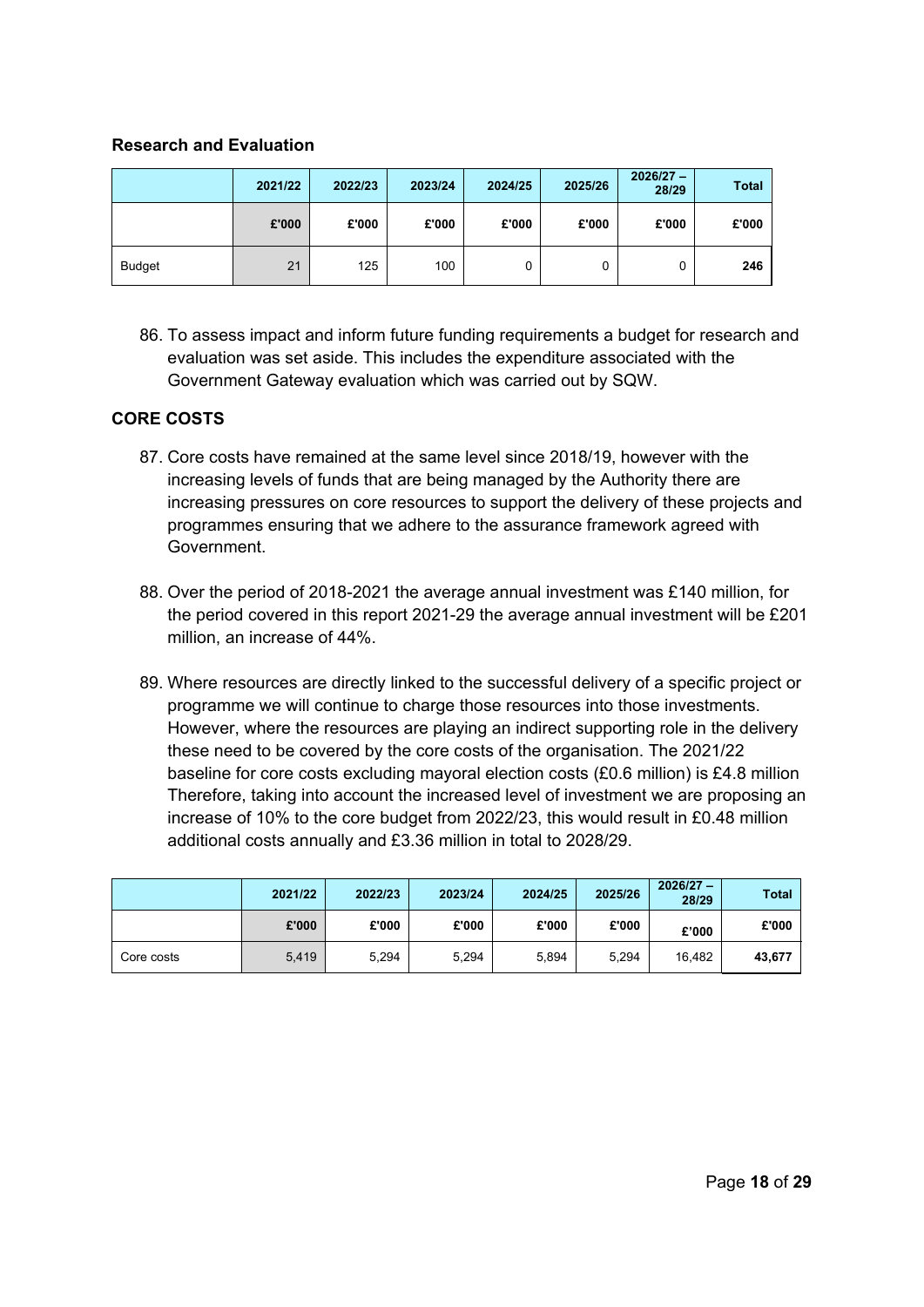90. The table below sets out the core costs budget for 2022/23 and the previously agreed budget for 2020/21.

| Core costs                    | 2021/22   | 2022/23   |
|-------------------------------|-----------|-----------|
| Salaries (incl Ni & Pension)  | 3,899,945 | 4,281,236 |
| <b>Other Staffing Costs</b>   | 15,000    | 15,000    |
| <b>Total Staff Costs</b>      | 3,914,945 | 4,296,236 |
| Premises                      | 335,000   | 335,000   |
| <b>General Running Costs</b>  | 402,967   | 502,967   |
| Marketing & Communications    | 160,000   | 160,000   |
| <b>Non-Salary Expenditure</b> | 897,967   | 997,967   |
| <b>TOTAL EXPENDITURE</b>      | 4,812,912 | 5,294,203 |

#### **Cost of Borrowing**

- 91. The arrangements for Combined Authority borrowing are set out in the annually agreed Treasury Management Policy. The loan repayments are made up of the minimum revenue provision which is calculated based on the methodology set out in the Treasury management statement based on the capital financing requirement and interest on the actual external borrowing taken out.
- 92. The Authority minimises its costs of borrowing by utilising internal resources where required, sometimes known as internal borrowing, this reduces risk and keeps interest costs low. The calculations have been updated based on the latest profile of required borrowing requirements.
- 93. The 2019/20 budget approved the use of the Combined Authorities borrowing powers to deliver the Investment Plan. The loan repayments have been updated to reflect the latest borrowing requirements and interest rates and are set out in **Appendix 2**.

## **FUNDING**

94. The below tables summarise the forecast funding across the medium term and the investment plan period.

| <b>Funding</b> | 2021/22 | 2022/23 | 2023/24 | 2024/25 | 2025/26 | $2026/27 -$<br>28/29 | <b>Total</b> |
|----------------|---------|---------|---------|---------|---------|----------------------|--------------|
|                | £'000   | £'000   | £'000   | £'000   | £'000   | £'000                | £'000        |
| <b>Budget</b>  | 431,263 | 354,862 | 221.457 | 169.730 | 150.625 | 449,335              | 1,777,272    |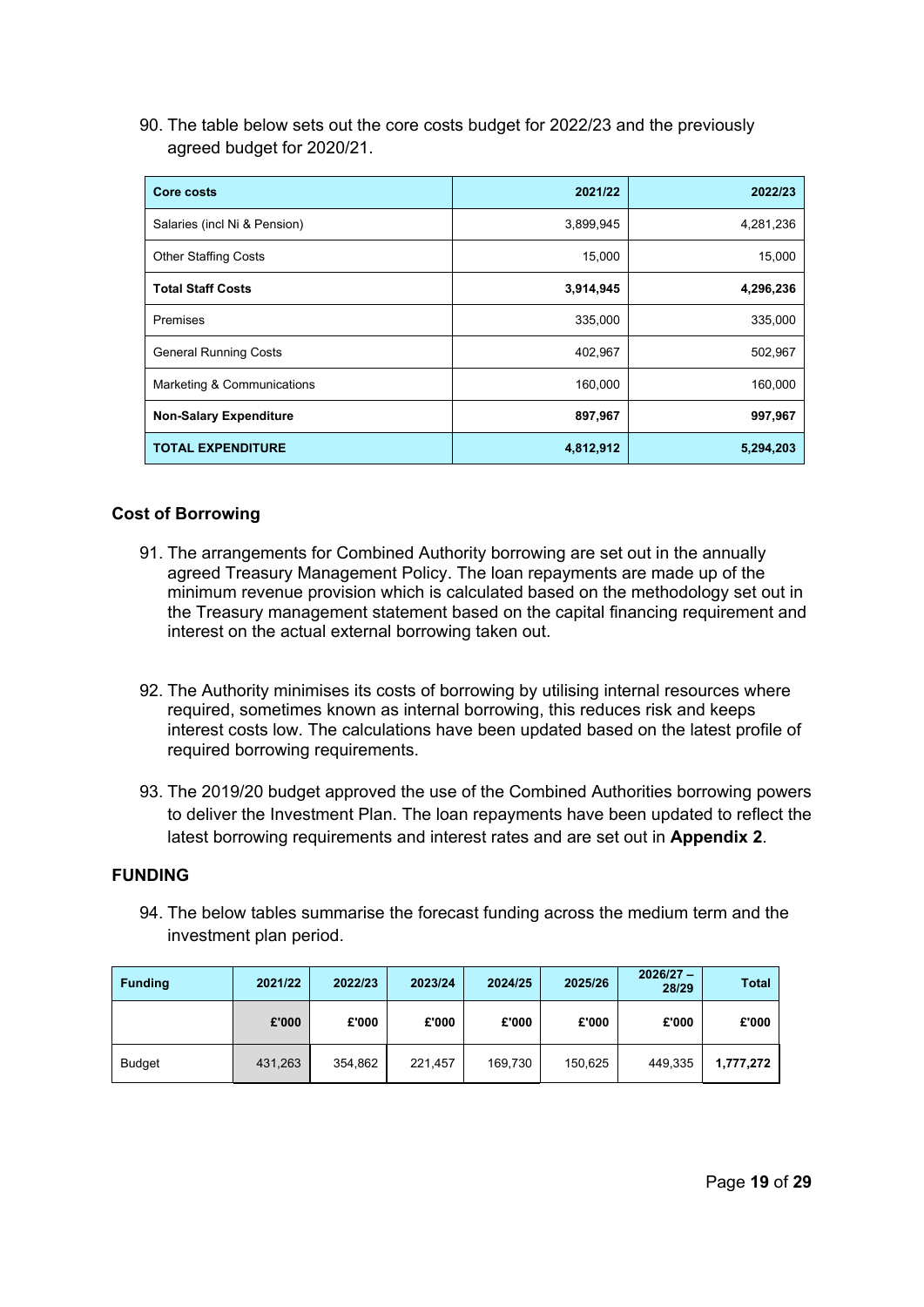| <b>Funding Source</b>                      | 2021/22 | 2022/23  | 2023/24 | 2024/25 | 2025/26  | $2026/27 -$<br>28/29 | <b>Total</b> |
|--------------------------------------------|---------|----------|---------|---------|----------|----------------------|--------------|
|                                            | £'000   | £'000    | £'000   | £'000   | £'000    | £'000                | £'000        |
| Devolution                                 | 15,000  | 15,000   | 15,000  | 15,000  | 15,000   | 45,000               | 120,000      |
| <b>Enterprise Zones</b>                    | 2,672   | 5,451    | 5,562   | 5,882   | 6,036    | 19,044               | 44,647       |
| <b>Transforming Cities</b><br>Fund / CRSTS | 24,000  | 62,000   | 62,000  | 62,000  | 62,000   | 186,000              | 458,000      |
| Loan Repayments &<br>Investment returns    | 3,038   | 2,170    | 988     | 8,476   | 6,280    | 18,841               | 39,793       |
| <b>Government Grants</b>                   | 192,737 | 39,430   | 19,940  | 16,026  | 13,583   | 40,667               | 322,383      |
| <b>Adult Education</b><br>Budget           | 34,243  | 32,788   | 30,613  | 30,613  | 30,613   | 91,837               | 250,707      |
| Local Transport Plan                       | 11,336  | $\Omega$ | 0       | 0       | $\Omega$ | 0                    | 11,336       |
| Concessionary<br>Fares                     | 15,985  | 15,985   | 15,985  | 15,985  | 15,985   | 47,958               | 127,883      |
| Borrowing                                  | 100,357 | 131,783  | 69,520  | 15,747  | 1,129    | 0                    | 318,536      |
| Movement -to / from<br>reserves            | 31,895  | 50,255   | 1,849   |         | $-1$     | $-12$                | 83,987       |
| <b>Total</b>                               | 431,263 | 354,862  | 221,457 | 169,730 | 150,625  | 449,335              | 1,777,272    |

## **Devolution**

95. Funding of £15 million per year for 30 years was agreed as part of the devolution agreement with government. This funding is subject to a five-year review which was successfully achieved in 2021. For the purpose of the budget plan period it is assumed that this level of funding will continue beyond each of the five-year review points.

#### **Enterprise Zones**

- 96. The Combined Authority retains business rate funding from a number of designated enterprise zones. As the zones continue to attract more business the funding generated is forecast to increase.
- 97. The current projections for the investment plan period are based on rates that are currently being collected, together with known projects currently under construction. Business rates from future potential projects on the Enterprise Zones are not accounted for in the forecasts but will be kept under review.

## **Transforming Cities Fund & City Region Sustainable Transport Settlement**

98. The Transforming Cities Fund was announced by Government in the 2017 Budget to transform local public transport. The fund gives the Combined Authority freedom to invest on strategic transport priorities such as rail, bus rapid transit, cycling or other public and sustainable transport improvements.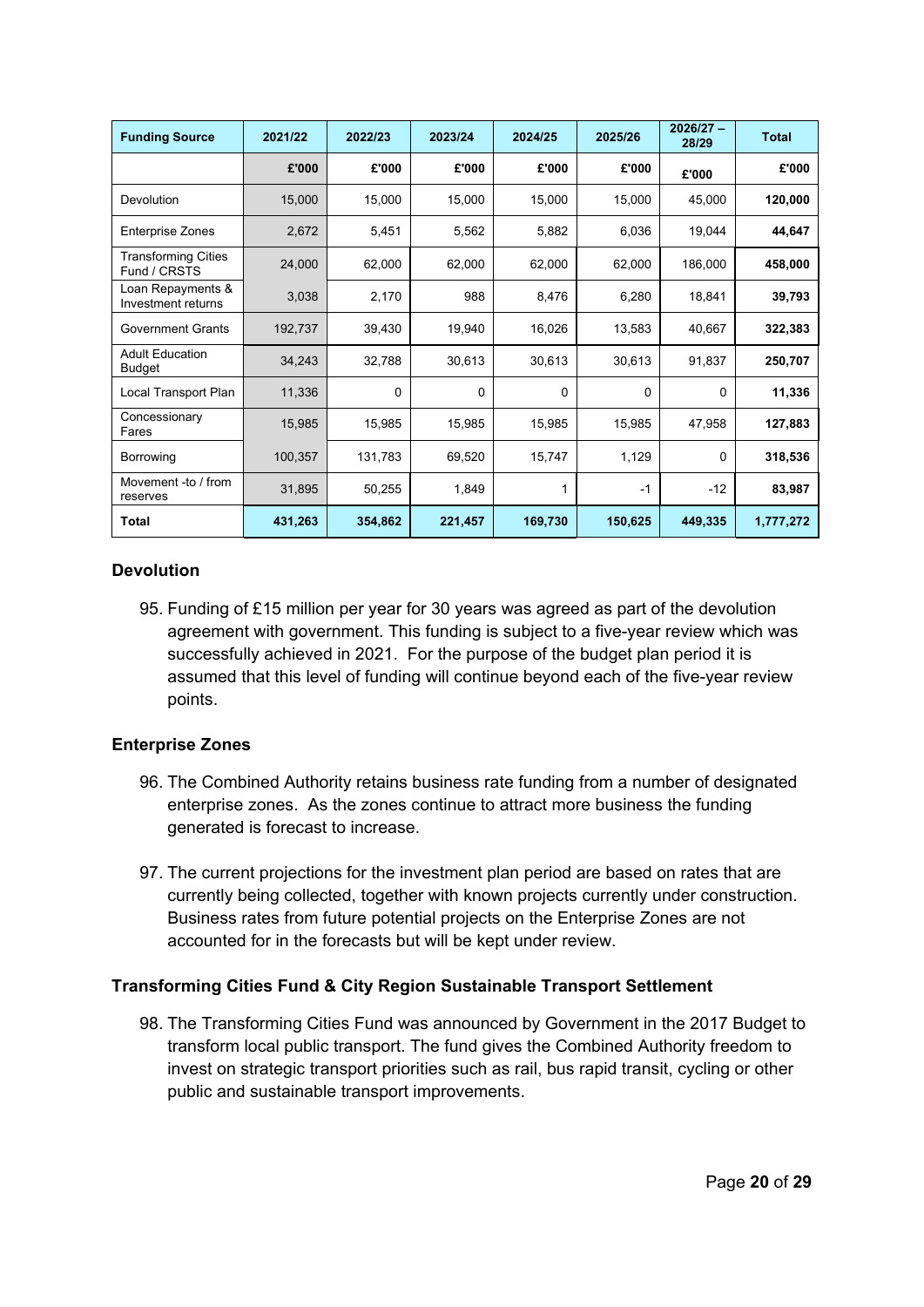- 99. The City Region Sustainable Transport Settlement (CRSTS) is the successor to the Transforming Cities Fund and has seen the annual average funding increase from £15.1 million to £62 million following a successful bid to DfT. The Authority has been awarded £310 million to invest in local transport networks to improve the quality of local transport networks over a 5-year period commencing in 2022/23. We are currently awaiting further details on the profile of this funding and have assumed an straight line annual profile within this report.
- 100. The current settlement received from DfT concludes in 2026/27, we have made the assumption within the Investment Plan that this funding would continue beyond this settlement period at its average annual to the end of the Investment Plan period.

## **Loan Repayments & Investment Returns**

101.A number of Combined Authority investments are made on a recoverable and/or commercial basis, based on current agreements it is estimated that £21.8 million will be repaid during the period including interest.

## **Government Grants**

- 102. The Combined Authority receives a number of other grants from Central Government which can be either awarded for specific purposes following an application process or where is awarded with fully devolved discretion regarding expenditure. This allocation includes, South Tees Development Corporation Business Case £124 million, LAD2 Green home grants £53.2 million, Brownfield housing £14.6 million, Get Britain Building £8.7 million along with a number of other specific project grants.
- 103. Current estimates are based on secured grants and some assumptions regarding the continuation of current funding. We remain in constant discussions with Government to ensure we secure the maximum funding possible to achieve our priorities set out in the Strategic Economic Plan.
- 104. Through the revised profiling of expenditure and further secured income the budget is fully funded 22/23. However, over the MTFP period £38.5 million has been assumed from UKSPF to fund relevant activity within this period. This is significantly lower than allocations received by the region from predecessor funds and we expect investment into the region from this fund to exceed this target.

## **Adult Education Budget**

105. Devolution delivery of the Adult Education Budget commenced August 2019 and aims to provide those aged 19 and over in the Tees Valley area with support into training and education to enhance skills in order to meet the skills requirements of employers. The Combined Authority will be working with a wide range of providers to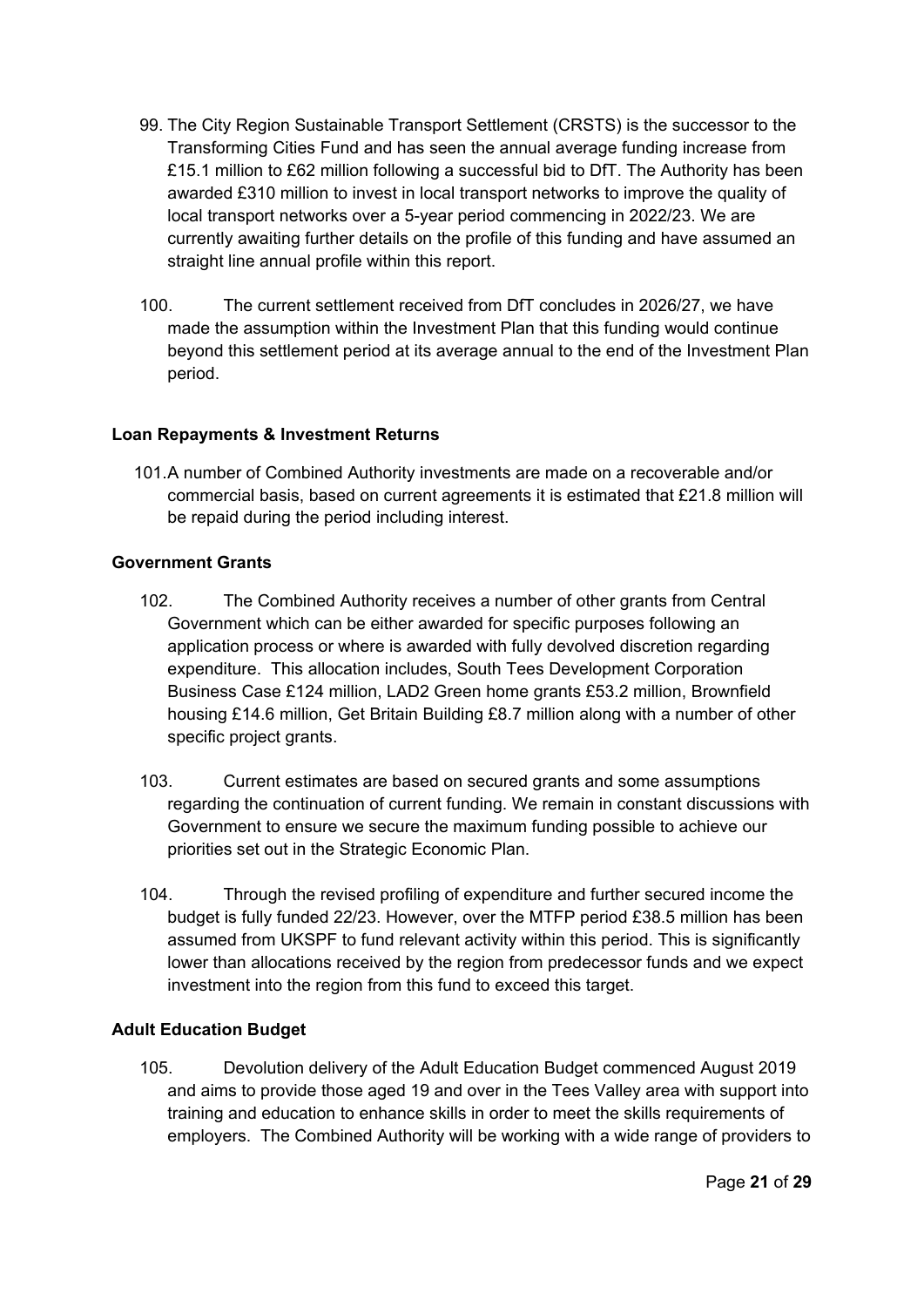align training to business needs and to prevent young people becoming long-term unemployed.

## **Local Transport Plan**

106. As the transport authority for the Tees Valley the annual capital block funding allocations are passported through the Combined Authority to the constituent Local Authorities based on historical allocations. The Combined Authority role in this is transactional in enabling the funding to be transferred from Government to the Local Authorities. Through dialogue with DfT it is understood that this funding will now be incorporated into the CRSTS at its current levels and has therefore been removed from 2023/24 as a specific funding source.

## **Concessionary Fares Funding**

107. Under the role of transport authority, the Combined Authority is responsible for passporting funding to the local bus operators via funding received from the constituent authorities on an annual basis. The Combined Authority role in this is transactional in enabling the funding to be transferred from the Local Authorities to the bus operators.

## **RESERVES**

- 108. The Combined Authority holds two classifications of usable reserves these are non-ring-fenced funds which have been received but not yet applied and the General Balance Reserve. The Combined Authority manages overall resource requirements by reference to the MTFP and overall Investment Plan.
- 109. At April 2020 the balance of usable reserves was £81.1 million which was increase by £3.6 million in 2020/21 leaving a balance at April 2021 of £84.7 million of available funds held in reserve, and it is forecast that this will reduce by £31.7 million within the year to give a balance of £53 million at the end of March 2022. The full balance of reserves will be utilised throughout the investment plan period to support the delivery of the investment plan, as set out in the table in paragraph 77.
- 110. Good practice guidance for Local Authorities is that a proportion of net revenue expenditure should be held in the General Balance Reserve to manage risk and any unforeseen circumstances. The Combined Authority manages overall resource requirements by reference to the MTFP and overall Investment Plan and the general reserve currently stands at £1.058 million.
- 111. As agreed in the 2019/20 Budget we consider that the appropriate way of calculating a general reserve level is to take the average of the risk-based revenue that we expect to receive over the period of the MTFP and hold a proportion of this in the General Reserve. This calculation has resulted in a requirement of £0.5 million, however management has decided to not amend this from the current reserve of £1.058 million.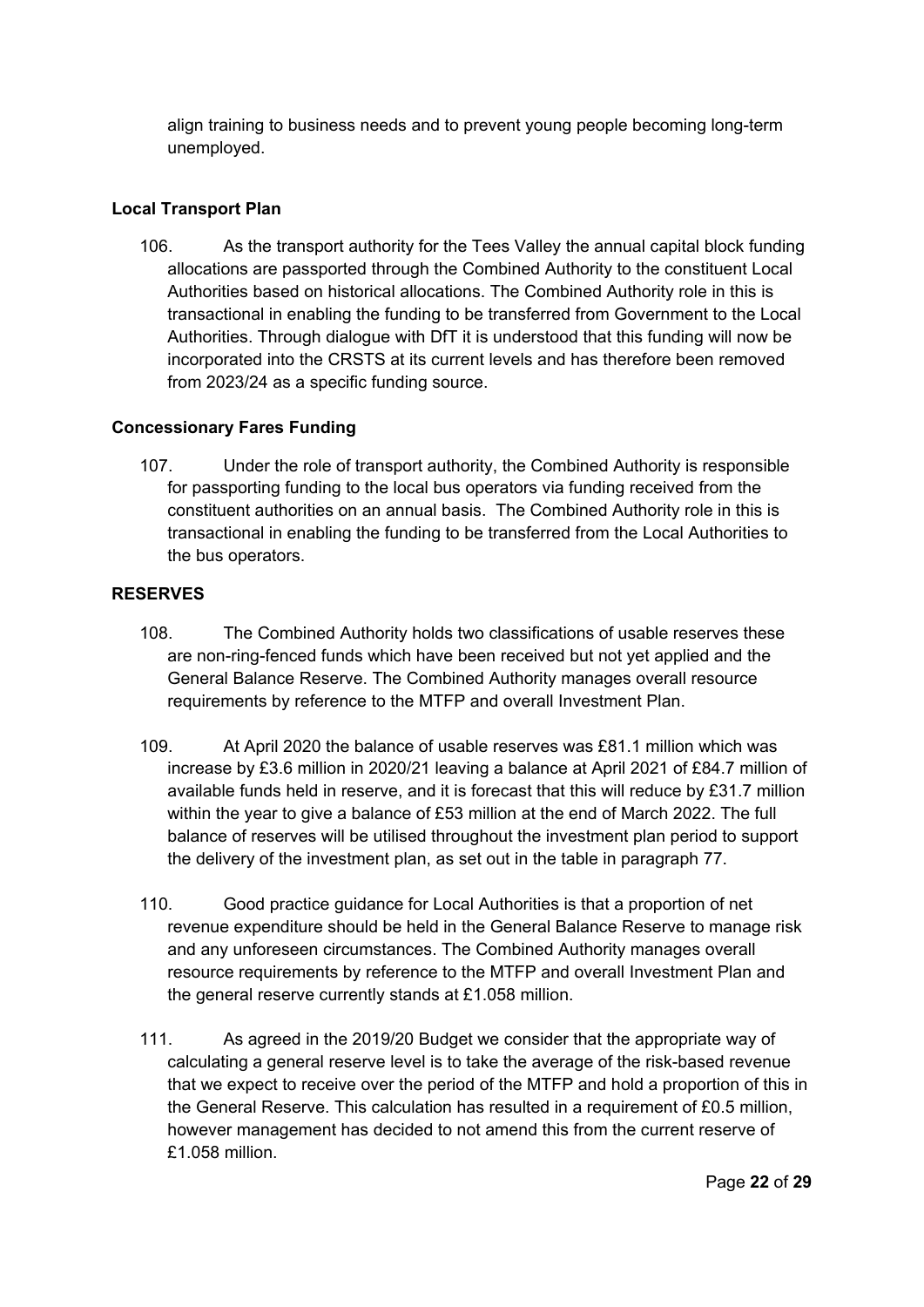## **DEVOLUTION DEAL FORWARD FUNDING**

- 112. As part of the devolution deal Government agreed to provide the Combined Authority with a devolved fund of £450 million. Although this funding is released by Government on an annual basis of £15 million per year for 30 years the aim was that Mayoral Combined Authorities could use this funding stream to forward fund through prudential borrowing. The original approval to access borrowing was approved as part of the previous investment plan and this report reaffirms the borrowing requirement.
- 113. Not only does this forward funding increase the scope to have a bigger economic and transformational impact sooner, it also makes financial sense as the release of the £450 million over the 30 years is not index linked. Therefore, the spending power of £15m in 2046 will be far less than today. Based on the standard discount rate of 3% it is financially advantageous to forward fund as the prudential borrowing rates are below this level.
- 114. Within the Investment Plan there is still flexibility to fund immediate requirements that are not funded by Central Government and generally these are funded from within agreed allocations. Any such amendments require the unanimous approval of Cabinet in line with the constitution. The level of borrowing and the amount of headroom available following these and other allocations are reviewed by Cabinet annually as part of the Investment Plan and review of the Medium-Term Financial Plan.
- 115. Devolution funding is evaluation every five years which leads to the release of the next tranche of five-year funding from Central Government. The first of the fiveyear review periods was 31 March 2021, which was successfully completed.

## **BORROWING**

- 116. In addition to forward funding from devolution funds to deliver the Investment Plan the Combined Authority also has borrowing requirements to fund commercial investment propositions. The arrangements for Combined Authority borrowing are set out in the annually agreed Treasury Management Policy.
- 117. The Capital Financing Requirement (CFR) shows the underlying need to borrow to fund capital investments. The Authority's chief objective when borrowing is to strike an appropriately low risk balance between securing low interest costs and achieving cost certainty over the period for which funds are required. Therefore the actual timing of the borrowing may not always follow the profile of the CFR as the Authority looks to strike this balance, details of this "internal borrowing" can be found at **Appendix 2**.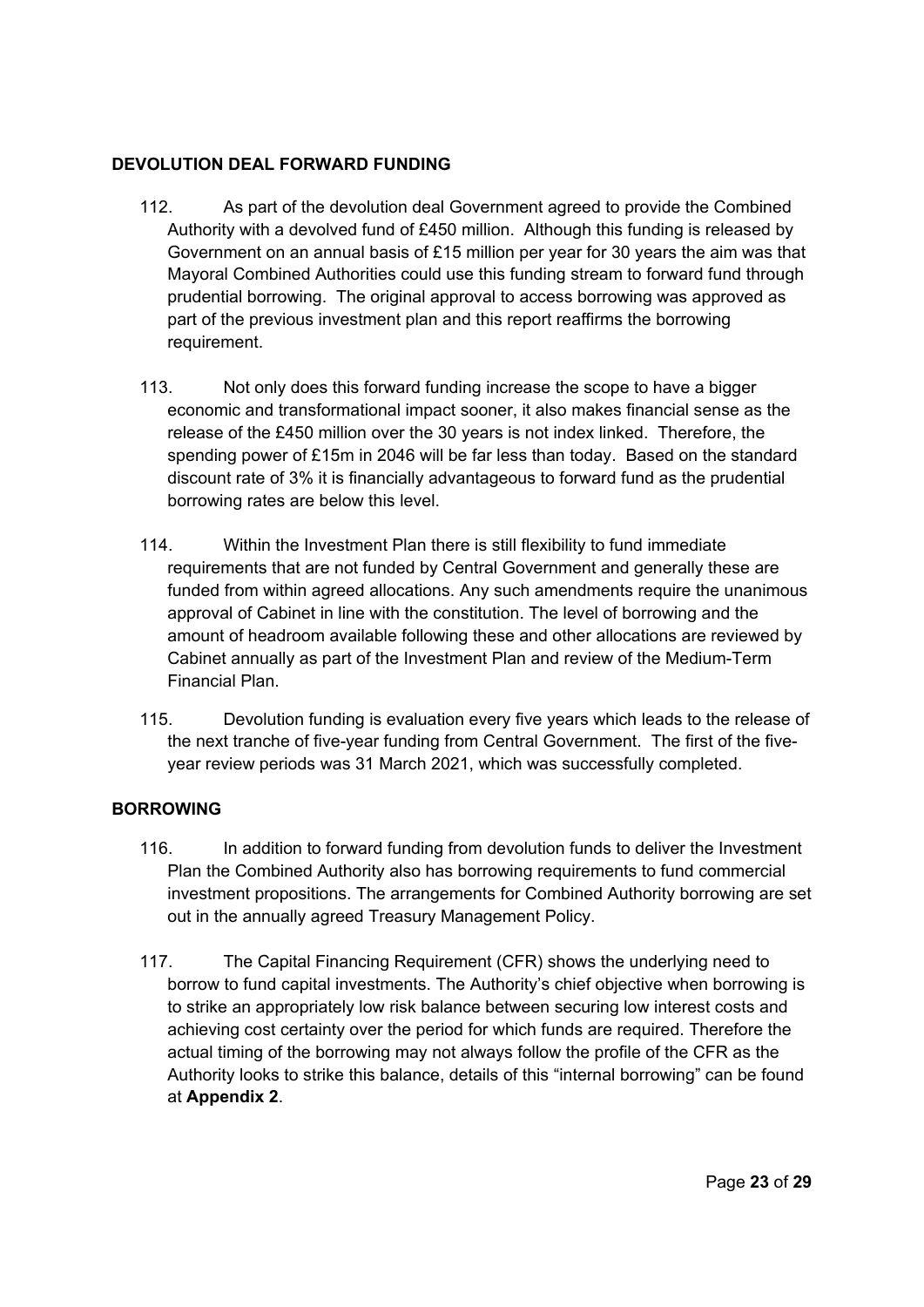- 118. Within the MTFP period the total CFR to deliver the Investment Plan and fund commercial projects is £218.2 million as part of a wider borrowing requirement of £398.2 million over the Investment Plan Period of 2019 to 2029, details of which can be found at **Appendix 2**. This is well within the Government agreed borrowing caps of £774 million.
- 119. The repayments for the borrowing are affordable and can be financed from revenue funding received both during and beyond the investment plan period.

### **MEDIUM TERM FINANCIAL PLAN 2022-26**

120. Funding and expenditure for the plan period, including the final 2022/23 budget is summarised in the medium-term financial plan as set out in **Appendix 3**.

#### **FINANCIAL IMPLICATIONS**

121. This report gives an update on performance against the budget for the Combined Authority, updates the Medium-Term Financial Plan and Investment Plan forecasts.

#### **LEGAL IMPLICATIONS**

122. There are no legal implications associated with the recommendations within this report.

#### **RISK ASSESSMENT**

123. This Budget Report has been re-categorised as medium risk to reflect the updated work on the implementation of our group risk management strategy. The group corporate risk register has been updated to reflect funding uncertainty from Government. The Combined Authority has made submissions and representations to Government on UK Shared Prosperity and will continue this dialogue. The existing management systems and daily routine activities are sufficient to control and reduce risk.

#### **CONSULTATION**

124. Formal consultation was undertaken in the period  $17<sup>th</sup>$  December 2021 to  $7<sup>th</sup>$ January 2022. This is in addition to circulation of this report to Local Authority Directors of Finance, Tees Valley Management Group and Chief Executives.

| <b>Name of Contact Officer:</b> | Garv Macdonald                                 |
|---------------------------------|------------------------------------------------|
| <b>Post Title:</b>              | <b>Group Director of Finance and Resources</b> |
| <b>Telephone Number:</b>        | 01642 527707                                   |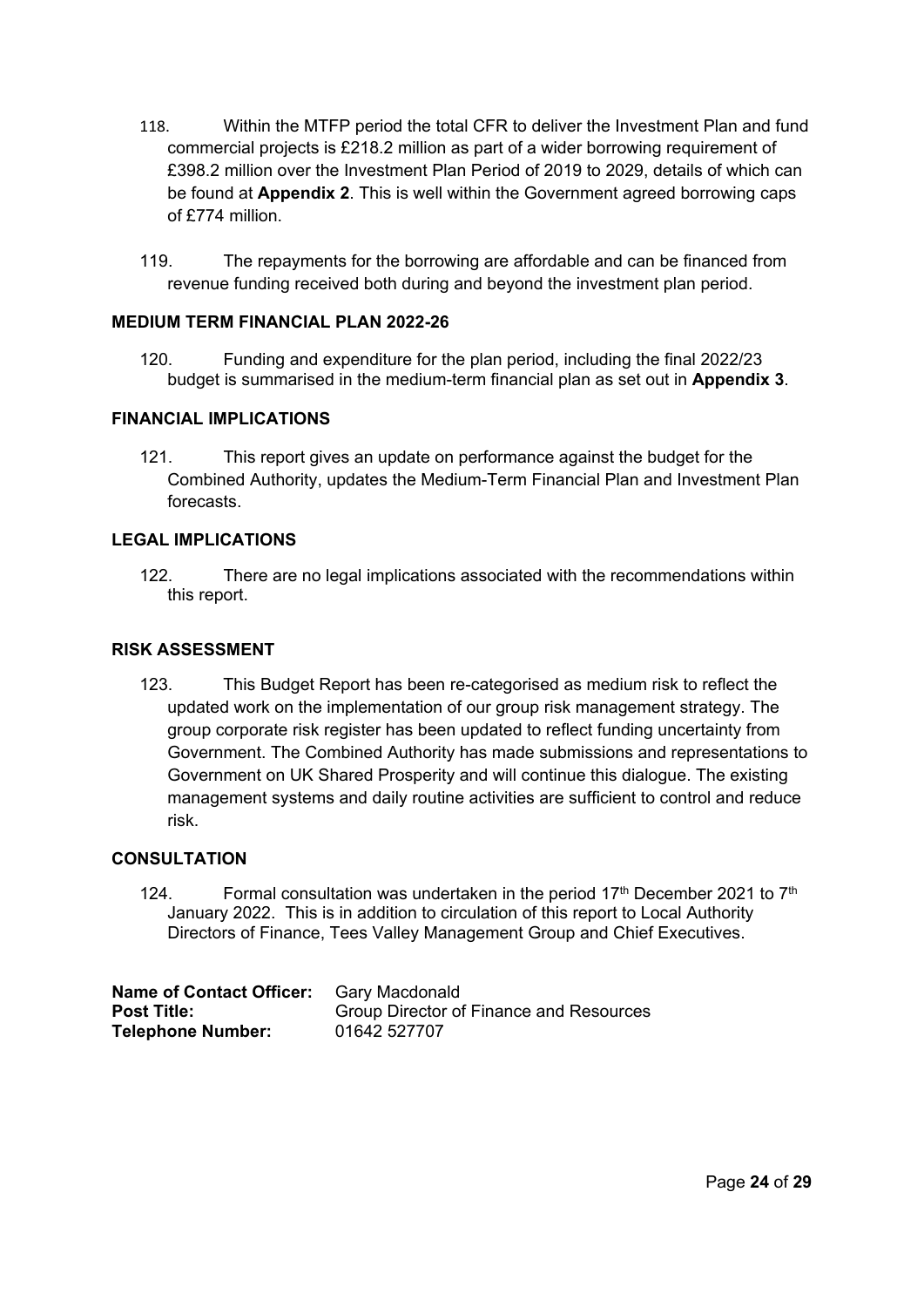# **Appendix 1**

# **Forecast expenditure on investment plan**

| Project                                               | 2021/22        | 2022/23     | 2023/24     | 2024/25 | 2025/26     | 2026/27 | <b>TVCA</b><br><b>TOTAL</b> |
|-------------------------------------------------------|----------------|-------------|-------------|---------|-------------|---------|-----------------------------|
|                                                       | E'000          | E'000       | E'000       | E'000   | E'000       | E'000   | £'000                       |
| A689 Wynyard Corridor Improvements                    | 4,114          | 0           | 0           | 0       | 0           | 0       | 4,114                       |
| <b>Access Fund</b>                                    | 436            | 0           | 0           | 0       | 0           | 0       | 436                         |
| <b>Active Travel Fund</b>                             | 1,530          | $\mathbf 0$ | 0           | 0       | $\mathbf 0$ | 0       | 1,530                       |
| <b>Billingham Station</b>                             | 700            | 300         | 0           | 0       | 0           | 0       | 1,000                       |
| <b>Bus Improvement Corridors</b>                      | 117            | 3.738       | $\Omega$    | 0       | $\Omega$    | 0       | 3,855                       |
| <b>Bus Partnership</b>                                | 100            | 3,000       | $\mathbf 0$ | 0       | 0           | 0       | 3,100                       |
| <b>CRSTS Development Fund</b>                         | 1,250          | 1,250       | 250         | 250     | 250         | 250     | 3,500                       |
| Covid 19 - Bus Services                               | 147            | $\Omega$    | $\Omega$    | 0       | 0           | 0       | 147                         |
| Darlington Station                                    | 5,657          | 16,446      | 0           | 0       | 0           | 0       | 22,103                      |
| Demand Responsive Transport                           | 1,005          | 926         | 0           | 0       | 0           | 0       | 1,931                       |
| Eaglescliffe Station Western Gateway                  | 1,000          | 7,000       | 0           | 0       | 0           | 0       | 8,000                       |
| <b>Electric Vehicles</b>                              | 1,080          | 874         | 0           | 0       | 0           | 0       | 1,954                       |
| <b>Hartlepool Station</b>                             | 1,000          | 395         | 0           | 0       | 0           | 0       | 1,395                       |
| Hartlepool Western Growth Corridor<br>(Elwick Bypass) | $\mathbf{0}$   | 3,108       | 0           | 0       | 0           | 0       | 3,108                       |
| Home to School Transport                              | 1,079          | $\Omega$    | 0           | 0       | 0           | 0       | 1,079                       |
| Hydrogen Transport                                    | $\mathbf{0}$   | 2,000       | 0           | 0       | 0           | 0       | 2,000                       |
| <b>Inward Investment Allocation</b>                   | $\overline{0}$ | 0           | 0           | 0       | 5,800       | 0       | 5,800                       |
| Local Cycling & Walking Infrastructure<br>Plan        | 1,924          | 1,947       | $\Omega$    | 0       | 0           | 0       | 3,871                       |
| Local Transport Plan                                  | 11,336         | $\mathbf 0$ | 0           | 0       | 0           | 0       | 11,336                      |
| Middlesbrough Station                                 | 8,627          | 22,500      | 0           | 0       | 0           | 0       | 31,127                      |
| Pothole Action Fund                                   | 5,242          | 0           | $\mathbf 0$ | 0       | 0           | 0       | 5,242                       |
| Redcar Railway Station Business<br>Quarter            | $\mathbf{0}$   | 50          | 0           | 0       | 0           | 0       | 50                          |
| Sustainable Access To Employment<br>Programme         | 11             | 0           | $\Omega$    | 0       | 0           | 0       | 11                          |
| Tees Crossing & Portrack Relief Road                  | 3,746          | 5,000       | 5,000       | 0       | 6,679       | 14,821  | 35,246                      |
| <b>Teesside Airport</b>                               | 22,642         | 8,400       | 0           | 0       | 0           | 0       | 31,042                      |
| <b>Transport Capability Fund</b>                      | 1,362          | 0           | $\pmb{0}$   | 0       | 0           | 0       | 1,362                       |
| <b>Travel Demand Management</b>                       | 112            | $\pmb{0}$   | 0           | 0       | 0           | 0       | 112                         |
| Urban Traffic Management                              | 250            | 2,750       | 0           | 0       | 0           | 0       | 3,000                       |
| Wheels 2 Work                                         | 492            | 174         | 174         | 0       | 0           | 0       | 840                         |
| Integrated Transport Plan - To Be<br>Allocated        | $\mathbf 0$    | 22,866      | 57,000      | 62,000  | 49,521      | 171,179 | 362,566                     |
| <b>Transport Total</b>                                | 74,959         | 102,724     | 62,424      | 62,250  | 62,250      | 186,250 | 550,857                     |
|                                                       |                |             |             |         |             |         |                             |
|                                                       |                |             |             |         |             |         |                             |
| <b>Adult Education Budget</b>                         | 34,243         | 32,788      | 30,613      | 30,612  | 30,612      | 91,835  | 250,703                     |
| Education, Employment & Skills Strategy               | 8,016          | 4,410       | 0           | 0       | 0           | 0       | 12,426                      |

Page **25** of **29**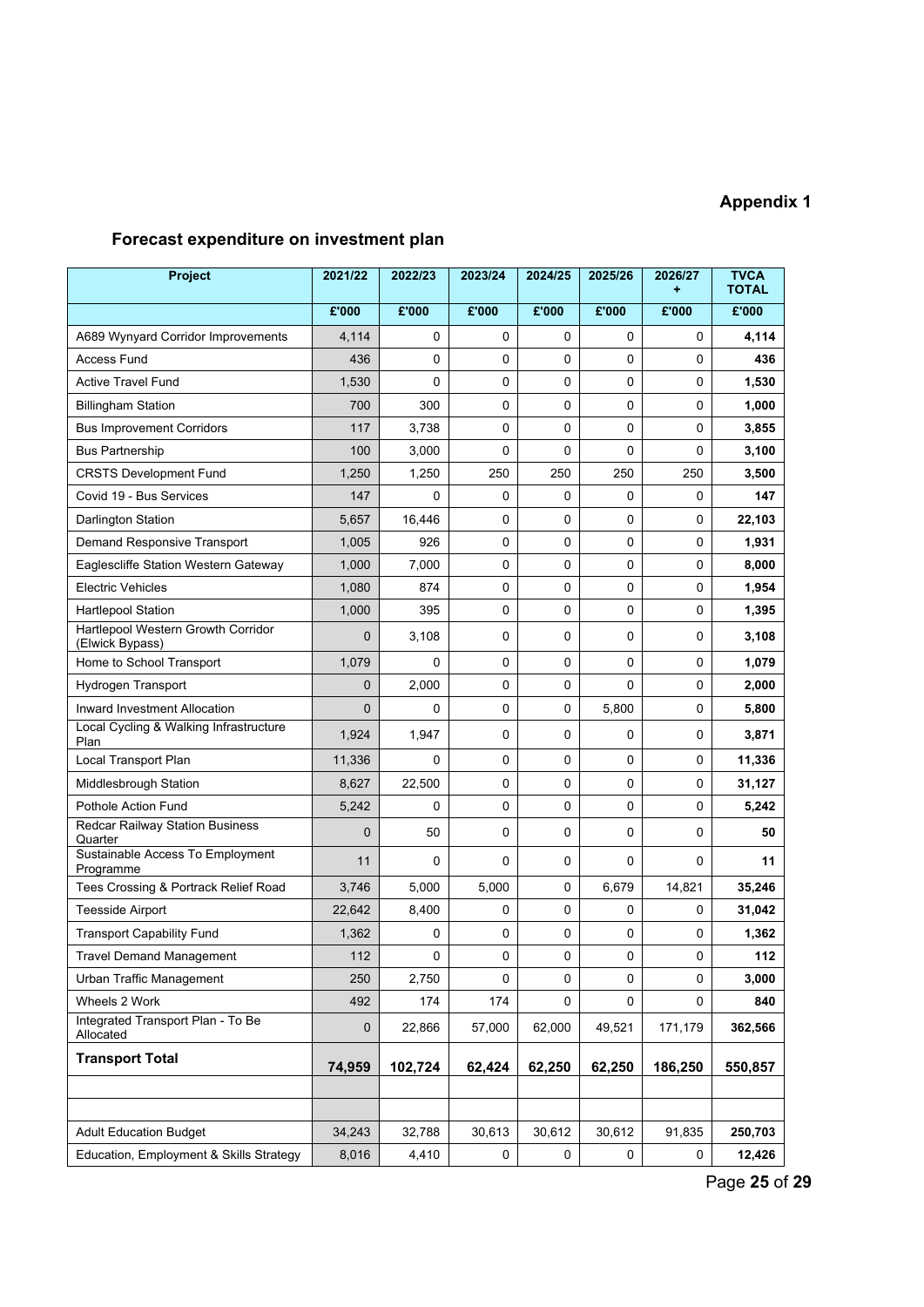| Project                                                                                 | 2021/22      | 2022/23     | 2023/24 | 2024/25     | 2025/26     | 2026/27<br>÷ | <b>TVCA</b><br><b>TOTAL</b> |
|-----------------------------------------------------------------------------------------|--------------|-------------|---------|-------------|-------------|--------------|-----------------------------|
|                                                                                         | E'000        | E'000       | E'000   | E'000       | E'000       | E'000        | E'000                       |
| Hartlepool Centre of Excellence in<br>Technical Training for the Creative<br>Industries | 89           | 0           | 0       | $\mathbf 0$ | 0           | 0            | 89                          |
| Hartlepool Innovation Skills Quarter<br>Phase 2                                         | 1,989        | 0           | 0       | 0           | 0           | 0            | 1,989                       |
| Kickstart                                                                               | 2,000        | 1,332       | 0       | 0           | 0           | 0            | 3,332                       |
| <b>One Vision Pilot</b>                                                                 | 140          | 45          | 0       | 0           | 0           | 0            | 185                         |
| <b>Skills Analyst</b>                                                                   | 24           | 0           | 0       | $\mathbf 0$ | 0           | 0            | 24                          |
| Skills Capital Incl Northern School of Art                                              | 1,248        | 486         | 0       | 0           | 0           | 0            | 1,734                       |
| New Education, Employment and Skills<br>Strategy                                        | $\mathbf{0}$ | 0           | 6,666   | 6,667       | 6,667       | 20,000       | 40,000                      |
| <b>EES Total</b>                                                                        | 47,749       | 39,061      | 37,279  | 37,279      | 37,279      | 111,835      | 310,482                     |
|                                                                                         |              |             |         |             |             |              |                             |
|                                                                                         |              |             |         |             |             |              |                             |
| <b>Back To Business Fund</b>                                                            | 245          | $\mathbf 0$ | 0       | $\mathbf 0$ | $\mathbf 0$ | 0            | 245                         |
| <b>BEIS Business Compass</b>                                                            | 462          | 0           | 0       | $\mathbf 0$ | 0           | 0            | 462                         |
| <b>BEIS Peer to Peer Network</b>                                                        | 459          | $\mathbf 0$ | 0       | 0           | 0           | 0            | 459                         |
| <b>Billingham Bio-Pharmaceutical Campus</b>                                             | 132          | 0           | 0       | $\mathbf 0$ | 0           | 0            | 132                         |
| <b>Boho Next Generation</b>                                                             | 7,320        | 6,897       | 1,598   | $\mathbf 0$ | 0           | 0            | 15,815                      |
| <b>Brexit Preparation Fund</b>                                                          | 306          | $\Omega$    | 0       | 0           | 0           | 0            | 306                         |
| <b>Broadband</b>                                                                        | 427          | $\Omega$    | 0       | $\Omega$    | 0           | 0            | 427                         |
| <b>Business Growth Programme</b>                                                        | 5,030        | 9,588       | 8,111   | 4,378       | 2,938       | 9,501        | 39,546                      |
| <b>Central Park</b>                                                                     | 3,650        | 0           | 0       | 0           | 0           | 0            | 3,650                       |
| Delivering Sector Action Plans<br>Programme                                             | 250          | 927         | 0       | 0           | $\Omega$    | 0            | 1,177                       |
| Energy Efficiency ERDF Grant                                                            | 450          | 526         | 87      | $\mathbf 0$ | 0           | 0            | 1,063                       |
| <b>ERDF Business Growth Fund</b>                                                        | 3,460        | 3,686       | 595     | $\mathsf 0$ | 0           | 0            | 7,741                       |
| <b>ESIF Technical Assistance</b>                                                        | 45           | $\Omega$    | 0       | $\mathbf 0$ | 0           | 0            | 45                          |
| Faverdale (Phase 1)                                                                     | $\mathbf{0}$ | 50          | 0       | $\mathsf 0$ | 0           | 0            | 50                          |
| Freeport                                                                                | 662          | 700         | 638     | 0           | 0           | 0            | 2,000                       |
| Ingenium Parc - Phase 1                                                                 | 195          | 0           | 0       | $\mathbf 0$ | 0           | 0            | 195                         |
| Kirkleatham Estate Investment Project                                                   | 0            | 228         | 0       | 0           | 0           | 0            | 228                         |
| Local Industrial Strategy                                                               | 241          | 0           | 0       | $\mathsf 0$ | $\mathbf 0$ | 0            | 241                         |
| Offshore Wind                                                                           | 20,000       | 0           | 0       | 0           | 0           | 0            | 20,000                      |
| One Public Estate                                                                       | 71           | 100         | 222     | $\mathbf 0$ | 0           | 0            | 393                         |
| SSI Task Force Programmes                                                               | 4,795        | 8,191       | 0       | 0           | 0           | 0            | 12,986                      |
| <b>STDC Gateway</b>                                                                     | 2,000        | $\Omega$    | 0       | $\mathbf 0$ | 0           | 0            | 2,000                       |
| <b>STDC Business Case</b>                                                               | 85,986       | 18,316      | 0       | 0           | 0           | 0            | 104,302                     |
| STDC Site Infrastructure                                                                | 11,764       | 0           | 0       | 0           | 0           | 0            | 11,764                      |
| Stockton High St                                                                        | 2,930        | 3,902       | 4,952   | 7,216       | 0           | 0            | 19,000                      |
| Welcome to Redcar & Cleveland                                                           | 9,265        | 4,787       | 1,700   | 500         | 0           | 0            | 16,252                      |
| <b>Business Growth Total</b>                                                            | 160,145      | 57,898      | 17,903  | 12,094      | 2,938       | 9,501        | 260,479                     |
|                                                                                         |              |             |         |             |             |              |                             |
|                                                                                         |              |             |         |             |             |              |                             |
| Culture & Tourism Programme                                                             | 912          | 4,000       | 7,000   | 6,717       | 0           | 0            | 18,629                      |
| <b>Culture: City Games</b>                                                              | $\pmb{0}$    | 0           | 245     | 340         | 650         | 338          | 1,573                       |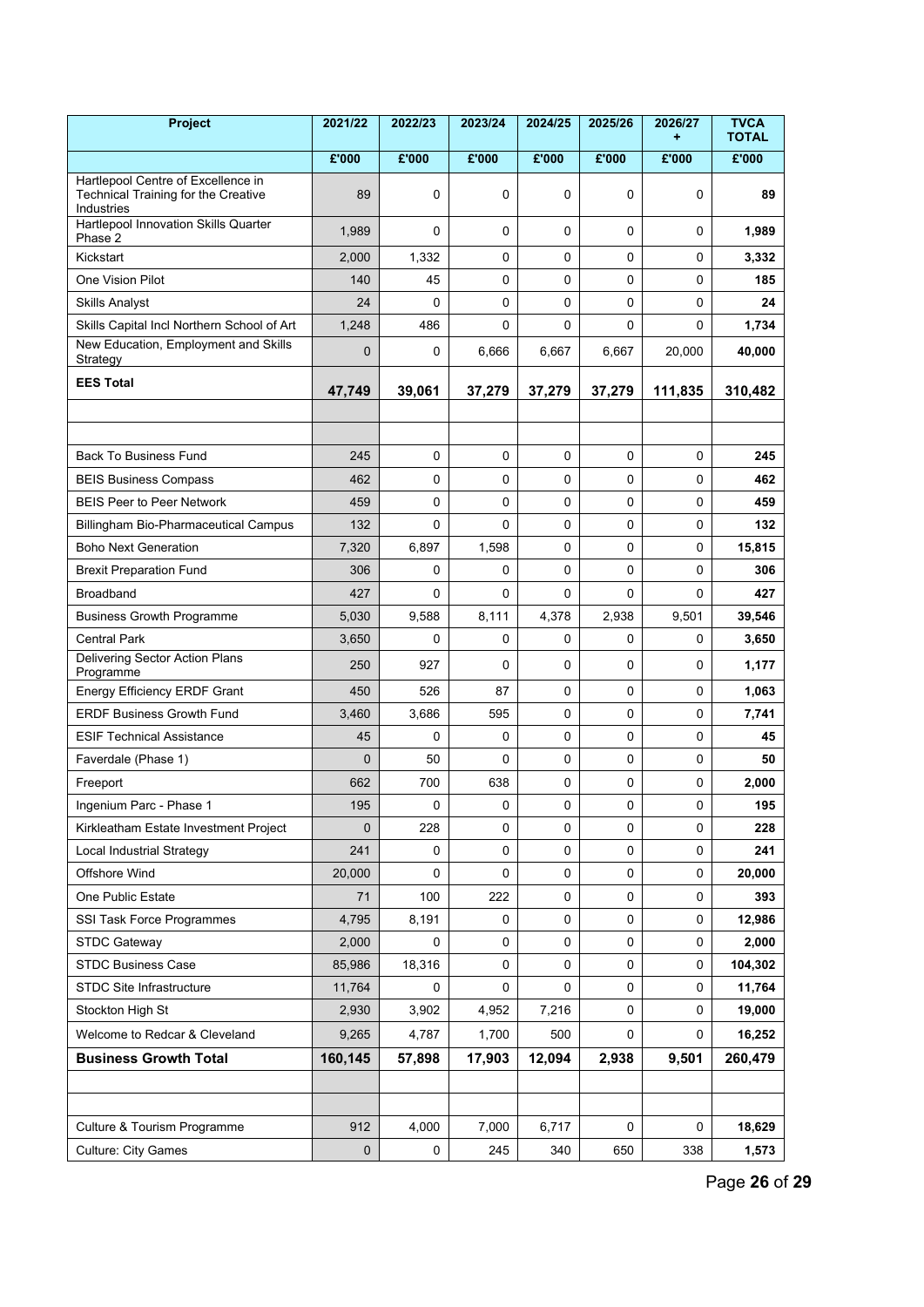| <b>Project</b>                                         | 2021/22      | 2022/23     | 2023/24  | 2024/25 | 2025/26      | 2026/27  | <b>TVCA</b><br><b>TOTAL</b> |
|--------------------------------------------------------|--------------|-------------|----------|---------|--------------|----------|-----------------------------|
|                                                        | £'000        | £'000       | £'000    | £'000   | E'000        | E'000    | £'000                       |
| Culture: Rugby League World Cup Bid                    | $\mathbf 0$  | 113         | $\Omega$ | 0       | 0            | 0        | 113                         |
| Hartlepool Waterfront (incl NMRN)                      | 3,400        | 6,000       | 10,600   | 0       | $\mathbf{0}$ | $\Omega$ | 20,000                      |
| Museum of the Royal Navy                               | 25           | $\mathbf 0$ | 0        | 0       | 0            | 0        | 25                          |
| Stockton & Darlington Railway Heritage                 | 9,737        | 9,597       | 0        | 0       | 0            | 0        | 19,334                      |
| <b>Culture Total</b>                                   | 14,074       | 19,710      | 17,845   | 7,057   | 650          | 338      | 59,674                      |
|                                                        |              |             |          |         |              |          |                             |
| Bio / Life Science Innovation Support                  | 1,000        | 3,000       | $\Omega$ | 0       | $\Omega$     | $\Omega$ | 4,000                       |
| Carbon, Capture & Storage                              | 53           | 0           | 0        | 0       | 0            | 0        | 53                          |
| Darlington Bio Incubator                               | $\mathbf 0$  | 2,800       | 0        | 0       | 0            | 0        | 2,800                       |
| Digital Cyber                                          | 500          | 1,500       | 0        | 0       | 0            | 0        | 2,000                       |
| District Heating Commercialisation Stage               | 212          | $\Omega$    | $\Omega$ | 0       | $\mathbf{0}$ | 0        | 212                         |
| <b>Energy Network</b>                                  | 995          | 1,073       | $\Omega$ | 0       | $\Omega$     | 0        | 2,068                       |
| Green Homes Grant                                      | 53,135       | 0           | 0        | 0       | 0            | 0        | 53,135                      |
| Hydrogen Transport                                     | 200          | 0           | 0        | 1,701   | 0            | 0        | 1,901                       |
| Low Carbon Action Plan                                 | 24           | $\mathbf 0$ | $\Omega$ | 0       | 0            | 0        | 24                          |
| Net Zero Innovation Centre                             | 670          | 4,039       | 1,291    | 0       | 0            | 0        | 6,000                       |
| Net Zero Teesside                                      | 126          | 206         | 0        | 0       | 0            | 0        | 332                         |
| <b>Public Sector Decarbonisation</b>                   | 749          | $\mathbf 0$ | 0        | 0       | 0            | 0        | 749                         |
| <b>Rural Energy Fund</b>                               | 476          | 406         | $\Omega$ | 0       | 0            | 0        | 882                         |
| <b>Tees Valley Sector Networks</b>                     | 519          | 662         | 819      | 0       | 0            | 0        | 2,000                       |
| <b>Teesside University National Horizons</b><br>Centre | 446          | 0           | 0        | 0       | 0            | 0        | 446                         |
| <b>TVCA Hydrogen Transport Deployment</b><br>Bid       | 24           | 0           | 0        | 0       | 0            | 0        | 24                          |
| To Be Allocated To Projects                            | $\mathbf{0}$ | 950         | 70       | 0       | 0            | 50       | 1,070                       |
| <b>Innovation &amp; Clean Growth Total</b>             | 59,129       | 14,636      | 2,180    | 1,701   | 0            | 50       | 77,696                      |
|                                                        |              |             |          |         |              |          |                             |
|                                                        |              |             |          |         |              |          |                             |
| <b>Brownfield Housing</b>                              | 6,229        | 8,751       | 2,300    | 1,649   | 0            | 0        | 18,929                      |
| Car Parking                                            | 5,406        | 3,319       | 0        | 0       | 0            | 0        | 8,725                       |
| Indigeonous Growth Programme                           | 5,002        | 18,844      | 11,607   | 8,397   | 6,000        | 6,000    | 55,850                      |
| <b>Place Total</b>                                     | 16,637       | 30,914      | 13,907   | 10,046  | 6,000        | 6,000    | 83,504                      |
|                                                        |              |             |          |         |              |          |                             |
| <b>INVESTMENT PLAN TOTAL</b>                           | 372,693      | 264,943     | 151,538  | 130,427 | 109,117      | 313,974  | 1,342,692                   |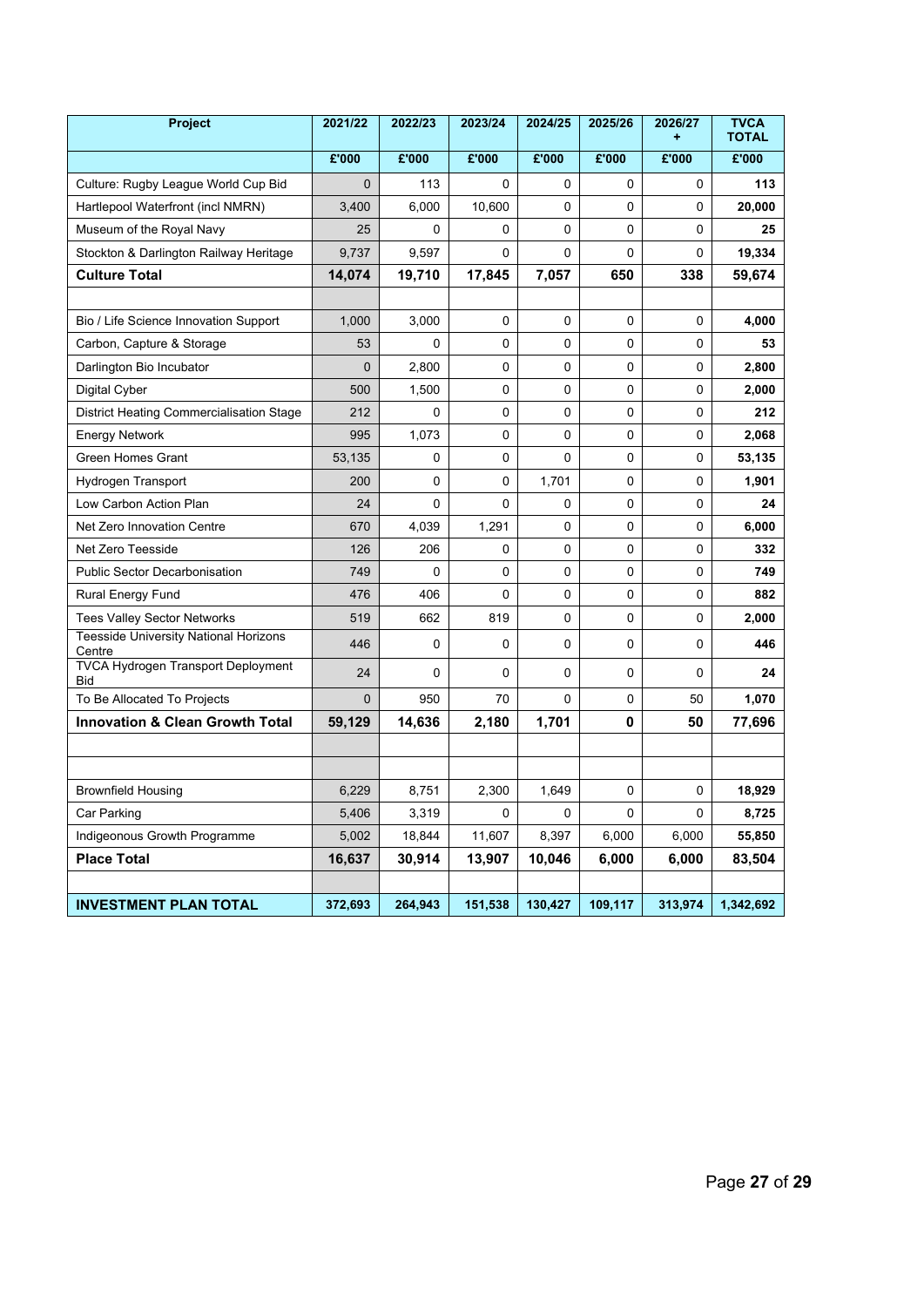# **Appendix 2**

# **Borrowing**

|                           | 2021/22 | 2022/23 | 2023/24 | 2024/25            | 2025/26 | 2026/27 - | <b>TOTAL</b> |
|---------------------------|---------|---------|---------|--------------------|---------|-----------|--------------|
|                           |         |         |         |                    |         | 2028/29   |              |
|                           | £'000   | £'000   | £'000   | £'000              | £'000   | £'000     | £'000        |
| <b>Borrowing Required</b> | 100.357 | 131.783 | 69.520  | 15.747             | 1.129   |           | 318,536      |
|                           |         |         |         | <b>MTFP PERIOD</b> | 139.932 |           |              |

|                           | Bal c/f   | 2021/22 | 2022/23 | 2023/24 | 2024/25 | 2025/26 | $2026/27 -$<br>2028/29 | <b>TOTAL</b> |
|---------------------------|-----------|---------|---------|---------|---------|---------|------------------------|--------------|
|                           |           | £'000   | £'000   | £'000   | £'000   | £'000   | £'000                  | £'000        |
| <b>Borrowing Required</b> | 79.706    | 100.357 | 131.783 | 69.520  | 15.747  | 1.129   |                        | 398,242      |
| Internal Borrowing        | $-49.706$ | 6.343   | 18.510  | 24.853  |         | 0       |                        |              |
| <b>External Borrowing</b> | 30,000    | 106,700 | 150,293 | 94,373  | 15.747  | 1.129   |                        | 398.242      |

|                              | 2021/22 | 2022/23 | 2023/24 | 2024/25            | 2025/26 | 2026/27 -<br>2028/29 | <b>TOTAL</b> |
|------------------------------|---------|---------|---------|--------------------|---------|----------------------|--------------|
|                              | £'000   | £'000   | £'000   | £'000              | £'000   | £'000                | £'000        |
| Minimum Revenue<br>Provision | 2.373   | 4.555   | 7,081   | 9.118              | 11.664  | 48,512               |              |
| Loan Interest                | 778     | 755     | 3.721   | 7,683              | 7.790   | 22,086               |              |
|                              |         |         |         | <b>MTFP PERIOD</b> | 52,367  |                      |              |